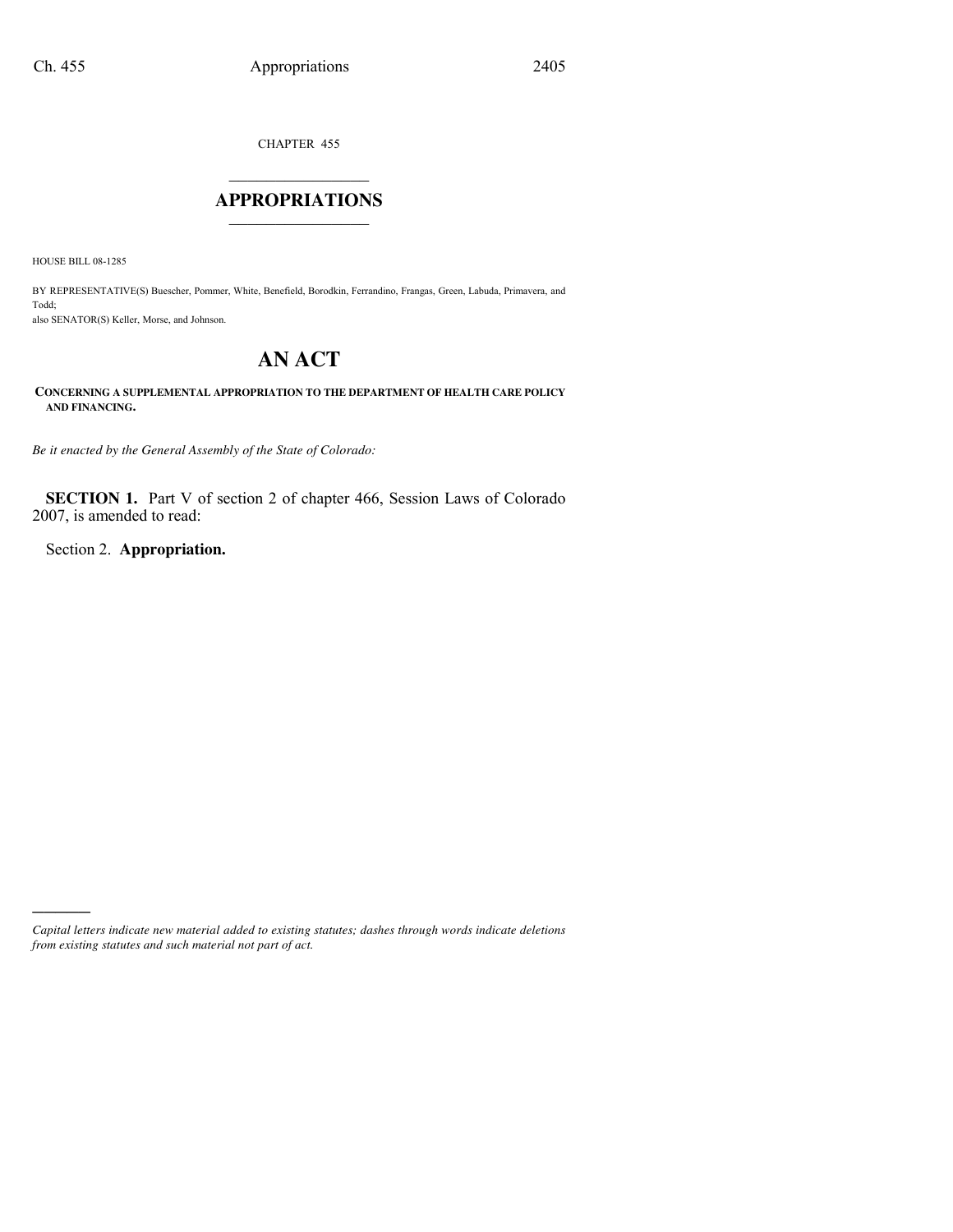|  | 2406 |
|--|------|

|                 |       |                | <b>APPROPRIATION FROM</b> |              |               |                |  |  |  |
|-----------------|-------|----------------|---------------------------|--------------|---------------|----------------|--|--|--|
| ITEM &          | TOTAL | <b>GENERAL</b> | <b>GENERAL</b>            | <b>CASH</b>  | <b>CASH</b>   | <b>FEDERAL</b> |  |  |  |
| <b>SUBTOTAL</b> |       | <b>FUND</b>    | <b>FUND</b>               | <b>FUNDS</b> | <b>FUNDS</b>  | <b>FUNDS</b>   |  |  |  |
|                 |       |                | <b>EXEMPT</b>             |              | <b>EXEMPT</b> |                |  |  |  |
|                 |       |                |                           |              |               |                |  |  |  |

### **PART VDEPARTMENT OF HEALTH CARE POLICY AND FINANCING**

|                       | (1) EXECUTIVE DIRECTOR'S OFFICE <sup>21, 22, 23</sup> |               |                        |           |
|-----------------------|-------------------------------------------------------|---------------|------------------------|-----------|
| Personal Services     | 16,305,976                                            | 7,156,570(M)  | $563,178$ <sup>*</sup> | 8,586,228 |
|                       |                                                       |               |                        |           |
|                       | 17,834,417                                            | 7,147,017(M)  | 2,050,724 <sup>a</sup> | 8,636,676 |
|                       | $(238.0 \text{ FTE})$                                 |               |                        |           |
|                       | $(250.0$ FTE)                                         |               |                        |           |
| Health, Life, and     |                                                       |               |                        |           |
| Dental                | 929,293                                               | 414,460(M)    | 37,568                 | 477,265   |
|                       | 963,987                                               | $410,706$ (M) | 79,770 <sup>b</sup>    | 473,511   |
| Short-term Disability | 19,548                                                | 8,509(M)      | $635^\circ$            | 10,404    |
|                       | 20,718                                                | 8,382(M)      | $2,058^{\circ}$        | 10,278    |
| S.B. 04-257           |                                                       |               |                        |           |
| Amortization          |                                                       |               |                        |           |
| Equalization          |                                                       |               |                        |           |
| Disbursement          | 178,339                                               | 76,448(M)     | $5,855$ <sup>d</sup>   | 96,036    |
|                       | 188,020                                               | 75,400(M)     | $17,631$ <sup>d</sup>  | 94,989    |
| S.B. 06-235           |                                                       |               |                        |           |
|                       |                                                       |               |                        |           |

 SupplementalAmortization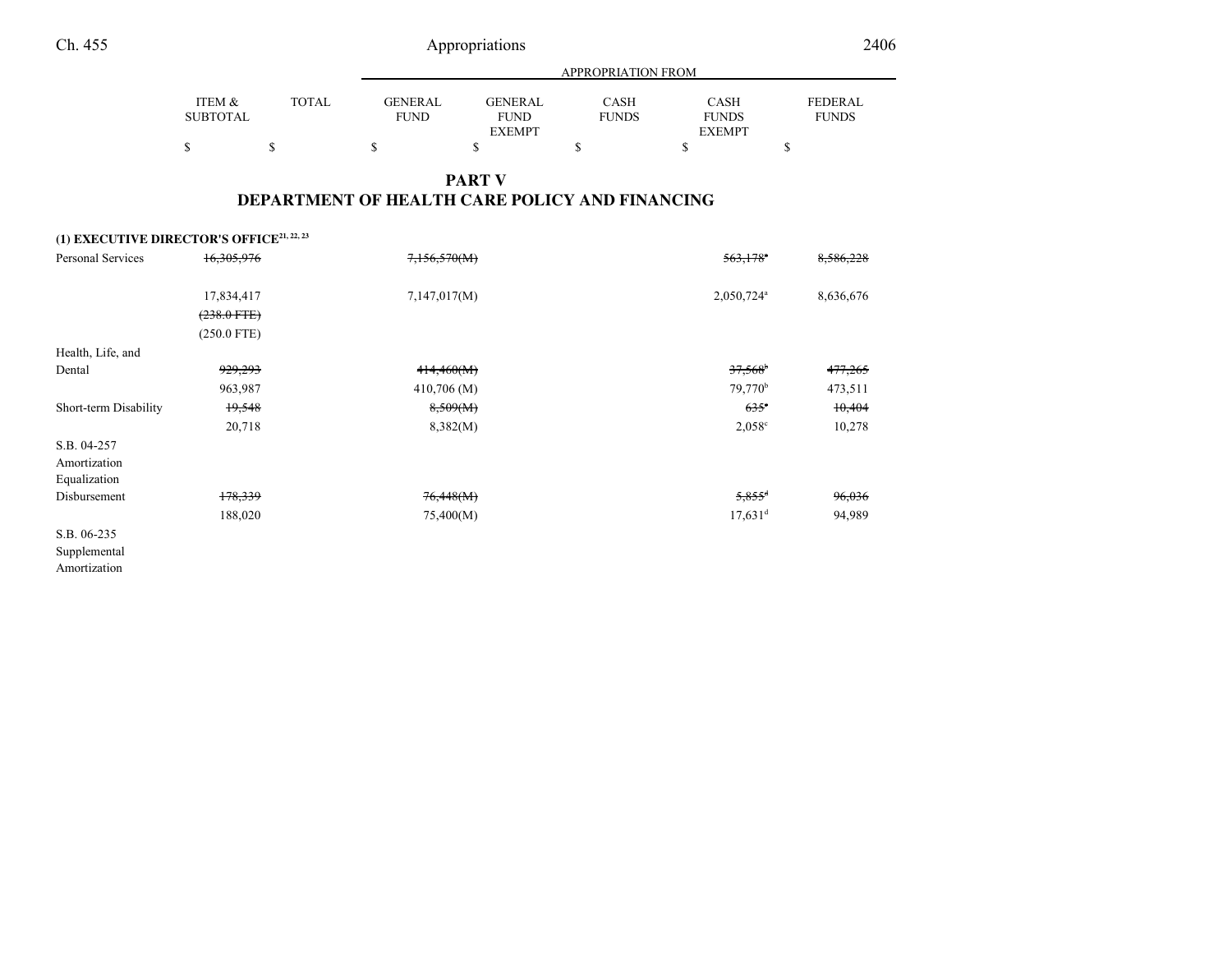| Ch. 455                            |                    | Appropriations           |                       |                       | 2407               |
|------------------------------------|--------------------|--------------------------|-----------------------|-----------------------|--------------------|
|                                    | 60,484             | 30,242(M)                |                       |                       | 30,242             |
| Property Funds                     | 91,727             | 45,864(M)                |                       |                       | 45,863             |
| Payment to Risk<br>Management and  |                    |                          |                       |                       |                    |
|                                    | 15,973             | 6,318(M)                 |                       |                       | 6,318              |
| from Computer Center               | 18,516             | 7,590(M)                 |                       | $3,337(T)^k$          | 7,589              |
| Purchase of Services               |                    |                          |                       |                       |                    |
| Judge Services                     | 407,509<br>438,975 | 203,755(M)<br>219,488(M) |                       |                       | 203,754<br>219,487 |
| Administrative Law                 |                    |                          |                       |                       |                    |
| Legal Services for<br>12,684 hours | 913,629            | 370,501(M)               | $76,924$ <sup>i</sup> | $6,319^{j}$           | 459,885            |
| Third Party Recovery               |                    |                          |                       |                       |                    |
| Legal Services and                 |                    |                          |                       |                       |                    |
|                                    | 971,019            | 462,193(M)               |                       | $26,681$ <sup>h</sup> | 482,145            |
| <b>Operating Expenses</b>          | 1,003,515          | 485,566(M)               |                       | $12,431$ <sup>h</sup> | 505,518            |
|                                    | 25,363             | 12,682(M)                |                       |                       | 12,681             |
| Workers' Compensation              | 24,247             | 12,124(M)                |                       |                       | 12,123             |
|                                    | 217,560            | 91,529(M)                |                       | 19,930 <sup>g</sup>   | 106,101            |
| Awards                             | 206,506            | 92,725(M)                |                       | $6,484$ <sup>s</sup>  | 107,297            |
| Performance-based Pay              |                    |                          |                       |                       |                    |
|                                    | 508,676            | 214,146(M)               |                       | 48,984f               | 245,546            |
| Senior Executive<br>Service        | 480,923            | 217,149(M)               |                       | $15,225$ <sup>f</sup> | 248,549            |
| Salary Survey and                  |                    |                          |                       |                       |                    |
|                                    | 37,047             | 13,495(M)                |                       | $3,771$ <sup>e</sup>  | 19,781             |
| Disbursement                       | 34,950             | 13,722(M)                |                       | 1,220°                | 20,008             |
| Equalization                       |                    |                          |                       |                       |                    |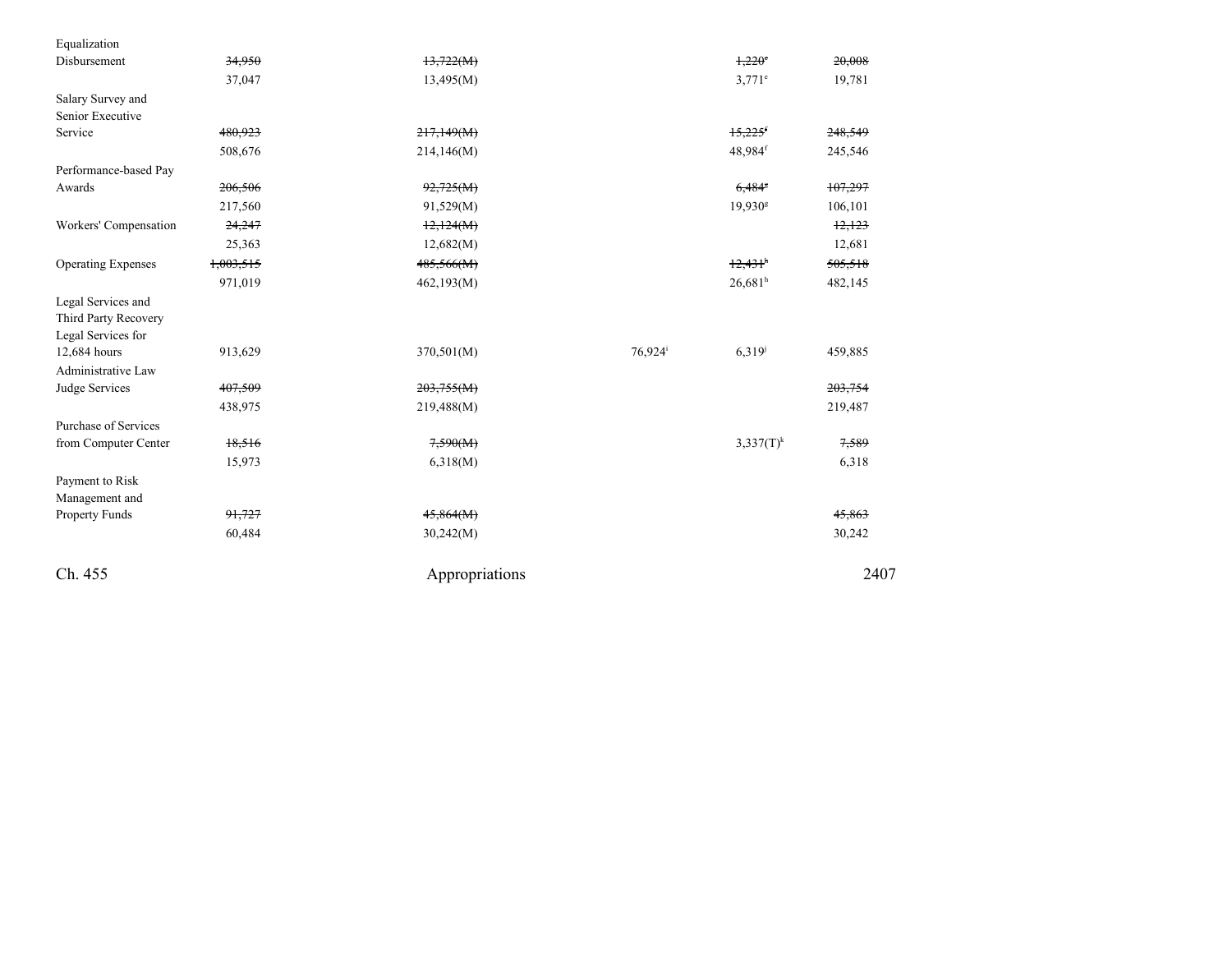| Ch. 455                                                                          |                           |              |                               | Appropriations                                 |                             |                                              | 2408                           |  |
|----------------------------------------------------------------------------------|---------------------------|--------------|-------------------------------|------------------------------------------------|-----------------------------|----------------------------------------------|--------------------------------|--|
|                                                                                  |                           |              |                               | <b>APPROPRIATION FROM</b>                      |                             |                                              |                                |  |
|                                                                                  | ITEM &<br><b>SUBTOTAL</b> | <b>TOTAL</b> | <b>GENERAL</b><br><b>FUND</b> | <b>GENERAL</b><br><b>FUND</b><br><b>EXEMPT</b> | <b>CASH</b><br><b>FUNDS</b> | <b>CASH</b><br><b>FUNDS</b><br><b>EXEMPT</b> | <b>FEDERAL</b><br><b>FUNDS</b> |  |
|                                                                                  | \$                        | \$           | \$                            | \$                                             | \$                          | \$                                           | \$                             |  |
| <b>Leased Space</b>                                                              | 272,318<br>262,771        |              | 130,659(M)<br>125,885(M)      |                                                |                             | 5,500 <sup>1</sup>                           | 136,159<br>131,386             |  |
| Capitol Complex                                                                  |                           |              |                               |                                                |                             |                                              |                                |  |
| <b>Leased Space</b>                                                              | 391,079                   |              | 195,540(M)                    |                                                |                             |                                              | 195,539                        |  |
|                                                                                  | 397,238                   |              | 198,620(M)                    |                                                |                             |                                              | 198,618                        |  |
| Transfer to the<br>Department of Human<br>Services for Related                   |                           |              |                               |                                                |                             |                                              |                                |  |
| Administration                                                                   | 74,564                    |              | 37,282(M)                     |                                                |                             |                                              | 37,282                         |  |
|                                                                                  | 81,058                    |              | 40,326(M)                     |                                                |                             | 388 <sup>v</sup>                             | 40,344                         |  |
| Medicaid Management<br><b>Information System</b>                                 |                           |              |                               |                                                |                             |                                              |                                |  |
| Contract                                                                         | 21,694,358                |              | 5,228,133(M)                  |                                                |                             | $674,137$ <sup>m</sup>                       | 15,792,088                     |  |
| Health Insurance<br>Portability and<br>Accountability Act of<br>1996 (HIPAA) Web |                           |              |                               |                                                |                             |                                              |                                |  |
| Portal Maintenance                                                               | 312,900                   |              | 78,225(M)                     |                                                |                             |                                              | 234,675                        |  |
| Medical Identification<br>Cards                                                  | 120,000                   |              | 48,444(M)                     |                                                |                             | $12,352^n$                                   | 59,204                         |  |
|                                                                                  |                           |              |                               |                                                |                             |                                              |                                |  |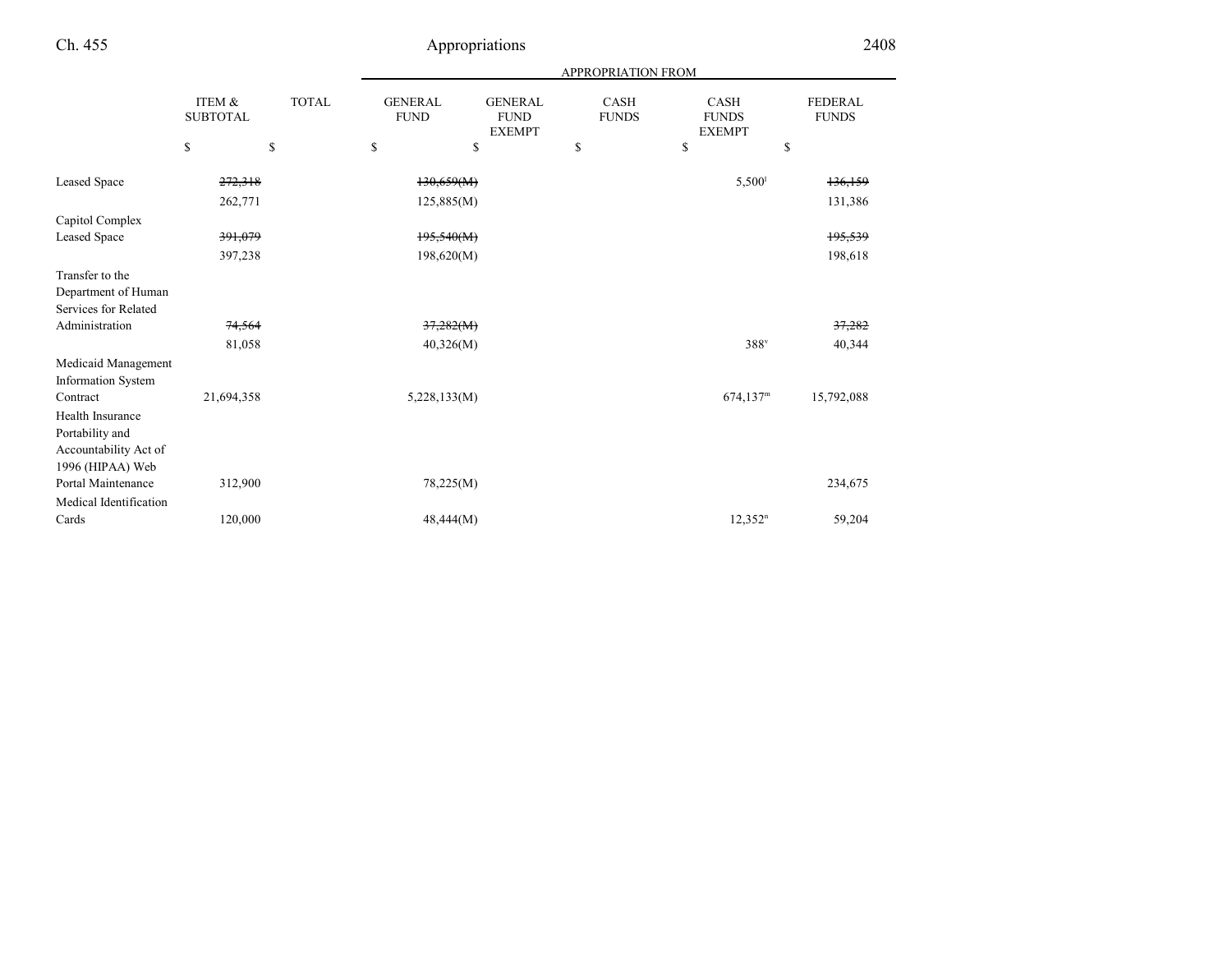| Department of Public           |           |              |                     |           |
|--------------------------------|-----------|--------------|---------------------|-----------|
| Health and                     |           |              |                     |           |
| <b>Environment Facility</b>    |           |              |                     |           |
| Survey and                     |           |              |                     |           |
| Certification                  | 4,539,038 | 1,346,102(M) |                     | 3,192,936 |
| Acute Care Utilization         |           |              |                     |           |
| Review                         | 1,375,906 | 344,703(M)   | $17,245^{\circ}$    | 1,013,958 |
| Long-Term Care                 |           |              |                     |           |
| <b>Utilization Review</b>      | 1,744,966 | 598,813(M)   | 38,429 <sup>p</sup> | 1,107,724 |
|                                |           |              | 38,429 <sup>w</sup> |           |
| <b>External Quality</b>        |           |              |                     |           |
| Review                         | 812,193   | 203,048(M)   |                     | 609,145   |
| Drug Utilization               |           |              |                     |           |
| Review                         | 287,193   | 71,798(M)    |                     | 215,395   |
|                                | 226,193   | 117,334(M)   |                     | 108,859   |
| Mental Health External         |           |              |                     |           |
| Quality Review                 | 352,807   | 88,202(M)    |                     | 264,605   |
| Early and Periodic             |           |              |                     |           |
| Screening, Diagnosis,          |           |              |                     |           |
| and Treatment Program          | 2,468,383 | 1,234,192(M) |                     | 1,234,191 |
| <b>Nursing Facility Audits</b> | 1,097,500 | 548,750(M)   |                     | 548,750   |
| Hospital and Federally         |           |              |                     |           |
| Qualified Health Clinic        |           |              |                     |           |
| Audits                         | 499,200   | 249,600(M)   |                     | 249,600   |
| Disability                     |           |              |                     |           |
| <b>Determination Services</b>  | 1,173,662 | 581,831(M)   | $5,000^{\rm p}$     | 586,831   |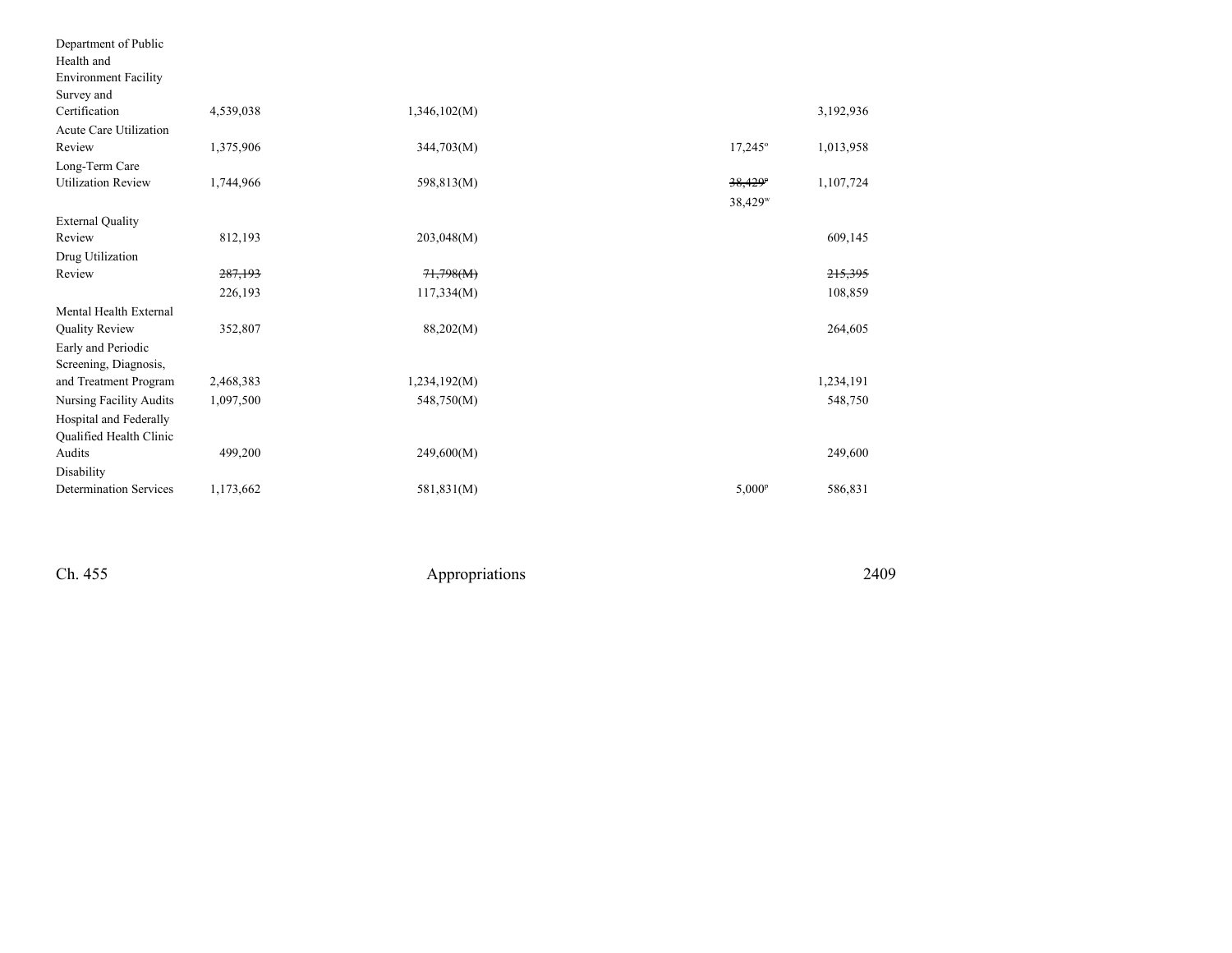|                             |                           |              |                               |                                                | <b>APPROPRIATION FROM</b>   |                                              |                                |
|-----------------------------|---------------------------|--------------|-------------------------------|------------------------------------------------|-----------------------------|----------------------------------------------|--------------------------------|
|                             | ITEM &<br><b>SUBTOTAL</b> | <b>TOTAL</b> | <b>GENERAL</b><br><b>FUND</b> | <b>GENERAL</b><br><b>FUND</b><br><b>EXEMPT</b> | <b>CASH</b><br><b>FUNDS</b> | <b>CASH</b><br><b>FUNDS</b><br><b>EXEMPT</b> | <b>FEDERAL</b><br><b>FUNDS</b> |
|                             | \$                        | \$           | \$                            | \$                                             | \$                          | \$                                           | \$                             |
| Nursing Home                |                           |              |                               |                                                |                             |                                              |                                |
| Preadmission and            |                           |              |                               |                                                |                             |                                              |                                |
| <b>Resident Assessments</b> | 1,010,040                 |              | 252,510(M)                    |                                                |                             |                                              | 757,530                        |
| Nurse Aide                  |                           |              |                               |                                                |                             |                                              |                                |
| Certification               | 325,343                   |              | 148,020(M)                    |                                                |                             | $14,652(T)^{q}$                              | 162,671                        |
| Department of               |                           |              |                               |                                                |                             |                                              |                                |
| Regulatory Agency           |                           |              |                               |                                                |                             |                                              |                                |
| In-Home Support             |                           |              |                               |                                                |                             |                                              |                                |
| Review                      | 4,000                     |              | 2,000(M)                      |                                                |                             |                                              | 2,000                          |
| Primary Care Provider       |                           |              |                               |                                                |                             |                                              |                                |
| Rate Task Force and         |                           |              |                               |                                                |                             |                                              |                                |
| Study <sup>24</sup>         | 19,334                    |              | 9,667(M)                      |                                                |                             |                                              | 9,667                          |
| <b>Estate Recovery</b>      | 700,000                   |              |                               |                                                |                             | 350,000 <sup>r</sup>                         | 350,000                        |
| <b>Single Entry Point</b>   |                           |              |                               |                                                |                             |                                              |                                |
| Administration              | 53,000                    |              | 26,500(M)                     |                                                |                             |                                              | 26,500                         |
| Single Entry Point          |                           |              |                               |                                                |                             |                                              |                                |
| Audits                      | 112,000                   |              | 56,000(M)                     |                                                |                             |                                              | 56,000                         |
| S.B. 97-05 Enrollment       |                           |              |                               |                                                |                             |                                              |                                |
| <b>Broker</b>               | 700,000                   |              | 316,486(M)                    |                                                |                             | 33,514                                       | 350,000                        |
|                             | 957,418                   |              | 445,195(M)                    |                                                |                             |                                              | 478,709                        |
| County Administration       | 23,682,683                |              | 7,248,943(M)                  |                                                |                             | 4,632,531(L) <sup>s</sup>                    | 11,801,209                     |
|                             |                           |              |                               |                                                |                             |                                              |                                |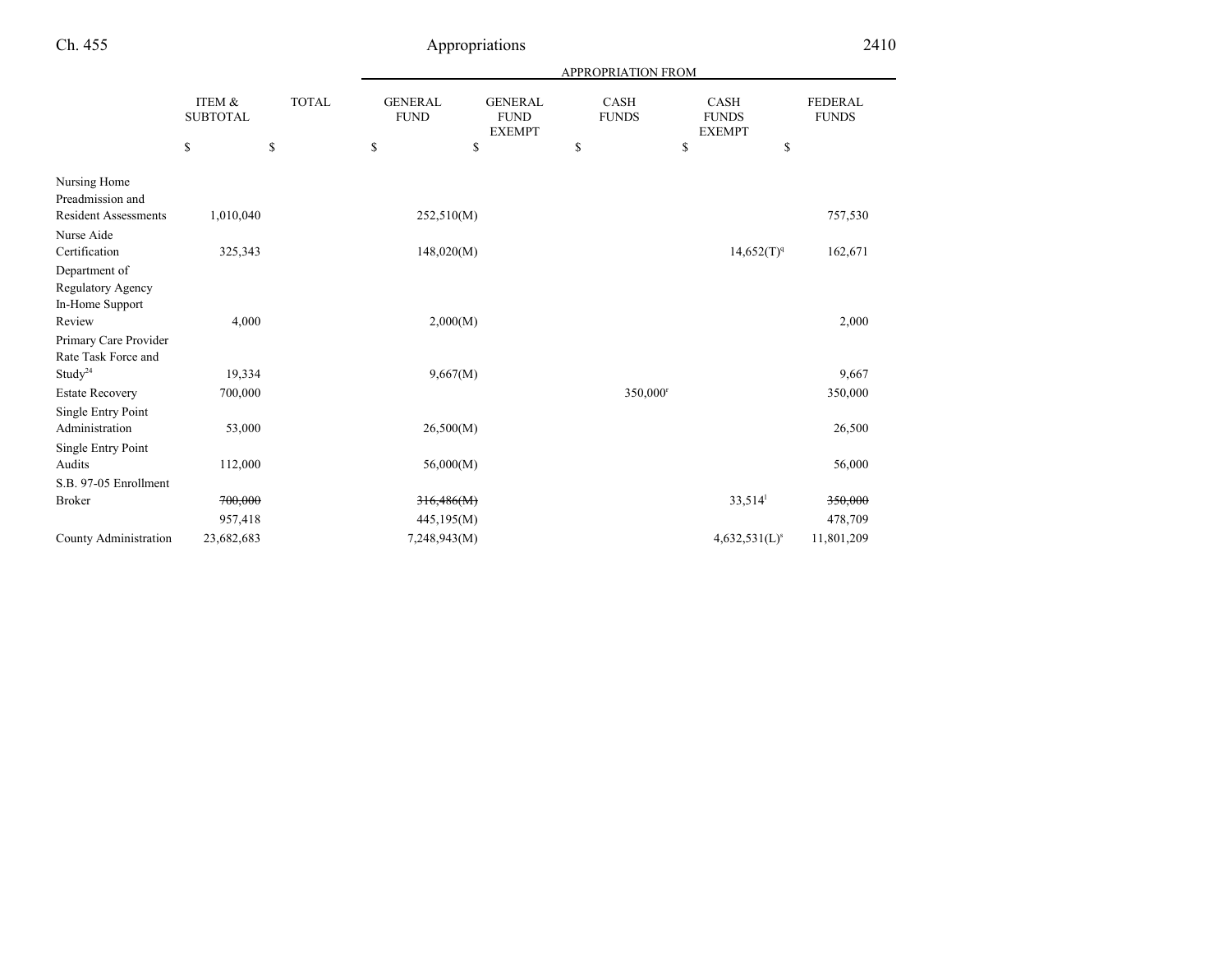| Administrative Case            |           |            |                      |                       |           |
|--------------------------------|-----------|------------|----------------------|-----------------------|-----------|
| Management                     | 1,617,528 |            | 808,764(M)           |                       | 808,764   |
| <b>School District</b>         |           |            |                      |                       |           |
| Eligibility                    |           |            |                      |                       |           |
| Determinations                 | 227,292   |            | 79,269(M)            | $25,854$ <sup>t</sup> | 122,169   |
| Public School Health           |           |            |                      |                       |           |
| Services                       |           |            |                      |                       |           |
| Administration                 | 391,696   |            |                      |                       | 391,696   |
| Payment Error Rate             |           |            |                      |                       |           |
| Measurement Project            |           |            |                      |                       |           |
| Contract                       | 441,375   |            | 110,348 <sup>u</sup> | 77,240                | 253,787   |
| Non-Emergency                  |           |            |                      |                       |           |
| <b>Transportation Services</b> | 7,299,302 |            | 3,649,651(M)         |                       | 3,649,651 |
|                                |           | 94,414,338 |                      |                       |           |
|                                |           | 88,895,750 |                      |                       |           |

 <sup>a</sup> Of this amount, \$1,487,546(T) SHALL BE TRANSFERRED FROM THE DEPARTMENT OF HUMAN SERVICES; \$205,564 shall be from the Children's Basic Health PlanTrust Fund created in Section 25.5-8-105 (1), C.R.S.; \$130,654 shall be from the Health Care Expansion Fund created in Section 24-22-117 (2) (a) (I), C.R.S.;\$121,608 shall be from the Primary Care Fund created in Section 24-22-117 (2) (b) (I), C.R.S.; \$42,931 (T) shall be from the Old Age Pension Fund transferred from the Department of Human Services; \$26,950 shall be from the Coordinated Care for People with Disabilities Fund created in Section 25.5-6-111(4), C.R.S.; \$26,621 shall be from the Autism Treatment Fund created in Section 25.5-6-805, C.R.S.; and \$8,850 shall be from the Breast and Cervical Cancer Treatment Fund created inSection 25.5-5-308 (8) (a), C.R.S.

<sup>b</sup> Of this amount, \$42,202 (T) SHALL BE TRANSFERRED FROM THE DEPARTMENT OF HUMAN SERVICES; \$19,596 shall be from the Health Care Expansion Fund created in Section 24-22-117 (2) (a) (I), C.R.S.; \$12,383 shall be from the Children's Basic Health Plan Trust Fund created in Section 25.5-8-105 (1), C.R.S.; \$3,726 shall befrom the Primary Care Fund created in Section 24-22-117 (2) (b) (I), C.R.S.; and \$1,863 shall be from the Autism Treatment Fund created in Section 25.5-6-805,C.R.S.

Ch. 455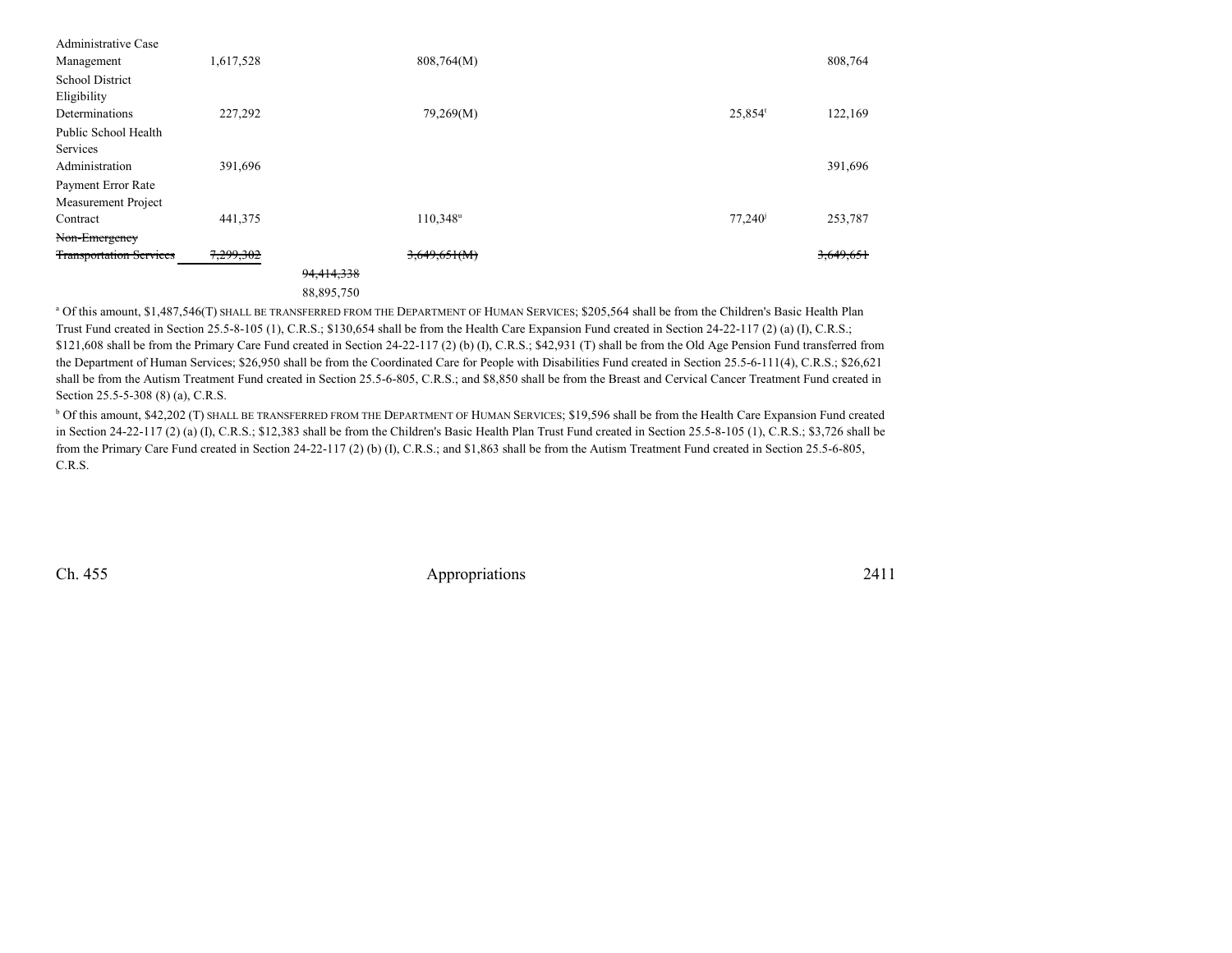c Of this amount, \$1,423 (T) SHALL BE TRANSFERRED FROM THE DEPARTMENT OF HUMAN SERVICES; \$267 shall be from the Children's Basic Health Plan Trust Fund created in Section 25.5-8-105 (1), C.R.S.; \$170 shall be from the Health Care Expansion Fund created in Section 24-22-117 (2) (a) (I), C.R.S.; \$60 shall be from thePrimary Care Fund created in Section 24-22-117 (2) (b) (I), C.R.S.; \$56 (T) shall be from the Old Age Pension Fund transferred from the Department of Human Services; \$35 shall be from the Coordinated Care for People with Disabilities Fund created in Section 25.5-6-111(4), C.R.S.; \$35 shall be from the Autism TreatmentFund created in Section 25.5-6-805, C.R.S.; and \$12 shall be from the Breast and Cervical Cancer Treatment Fund created in Section 25.5-5-308 (8) (a), C.R.S.  $\rm ^d$  Of this amount, \$11,776 (T) SHALL BE TRANSFERRED FROM THE DEPARTMENT OF HUMAN SERVICES;  $\rm ^g2,467$  shall be from the Children's Basic Health Plan Trust Fund created in Section 25.5-8-105 (1), C.R.S.; \$1,568 shall be from the Health Care Expansion Fund created in Section 24-22-117 (2) (a) (I), C.R.S.; \$557 shall be from the Primary Care Fund created in Section 24-22-117 (2) (b) (I), C.R.S.; \$515 (T) shall be from the Old Age Pension Fund transferred from the Department ofHuman Services; \$323 shall be from the Coordinated Care for People with Disabilities Fund created in Section 25.5-6-111(4), C.R.S.; \$319 shall be from the Autism Treatment Fund created in Section 25.5-6-805, C.R.S.; and \$106 shall be from the Breast and Cervical Cancer Treatment Fund created in Section 25.5-5-308 (8) (a),C.R.S.

e Of this amount, \$2,551 (T) SHALL BE TRANSFERRED FROM THE DEPARTMENT OF HUMAN SERVICES; \$514 shall be from the Children's Basic Health Plan Trust Fund created in Section 25.5-8-105 (1), C.R.S.; \$327 shall be from the Health Care Expansion Fund created in Section 24-22-117 (2) (a) (I), C.R.S.; \$116 shall be from thePrimary Care Fund created in Section 24-22-117 (2) (b) (I), C.R.S.; \$107 (T) shall be from the Old Age Pension Fund transferred from the Department of Human Services; \$67 shall be from the Coordinated Care for People with Disabilities Fund created in Section 25.5-6-111(4), C.R.S.; \$67 shall be from the Autism TreatmentFund created in Section 25.5-6-805, C.R.S.; and \$22 shall be from the Breast and Cervical Cancer Treatment Fund created in Section 25.5-5-308 (8) (a), C.R.S. f Of this amount, \$33,759 (T) SHALL BE TRANSFERRED FROM THE DEPARTMENT OF HUMAN SERVICES; \$8,621 shall be from the Children's Basic Health Plan Trust Fund created in Section 25.5-8-105 (1), C.R.S.; \$3,065 shall be from the Health Care Expansion Fund created in Section 24-22-117 (2) (a) (I), C.R.S.; \$1,156 shall be from the Primary Care Fund created in Section 24-22-117 (2) (b) (I), C.R.S.; \$982 (T) shall be a transfer from the Department of Public Health Environment pursuant to Section 24-22-117 (2) (d) (IV) (A), C.R.S; \$891 shall be from the Autism Treatment Fund created in Section 25.5-6-805, C.R.S.; and \$510 shall be from theComprehensive Primary and Preventive Care Fund created in Section 25.5-3-207 (1), C.R.S.

g Of this amount, \$13,446 (T) SHALL BE TRANSFERRED FROM THE DEPARTMENT OF HUMAN SERVICES; \$3,553 shall be from the Children's Basic Health Plan Trust Fund created in Section 25.5-8-105 (1), C.R.S.; \$1,429 shall be from the Health Care Expansion Fund created in Section 24-22-117 (2) (a) (I), C.R.S.; \$487 shall be from the Primary Care Fund created in Section 24-22-117 (2) (b) (I), C.R.S.; \$386 (T) shall be a transfer from the Department of Public Health Environment pursuant to Section 24-22-117 (2) (d) (IV) (A), C.R.S; \$367 shall be from the Autism Treatment Fund created in Section 25.5-6-805, C.R.S.; and \$262 shall be from theComprehensive Primary and Preventive Care Fund created in Section 25.5-3-207 (1), C.R.S.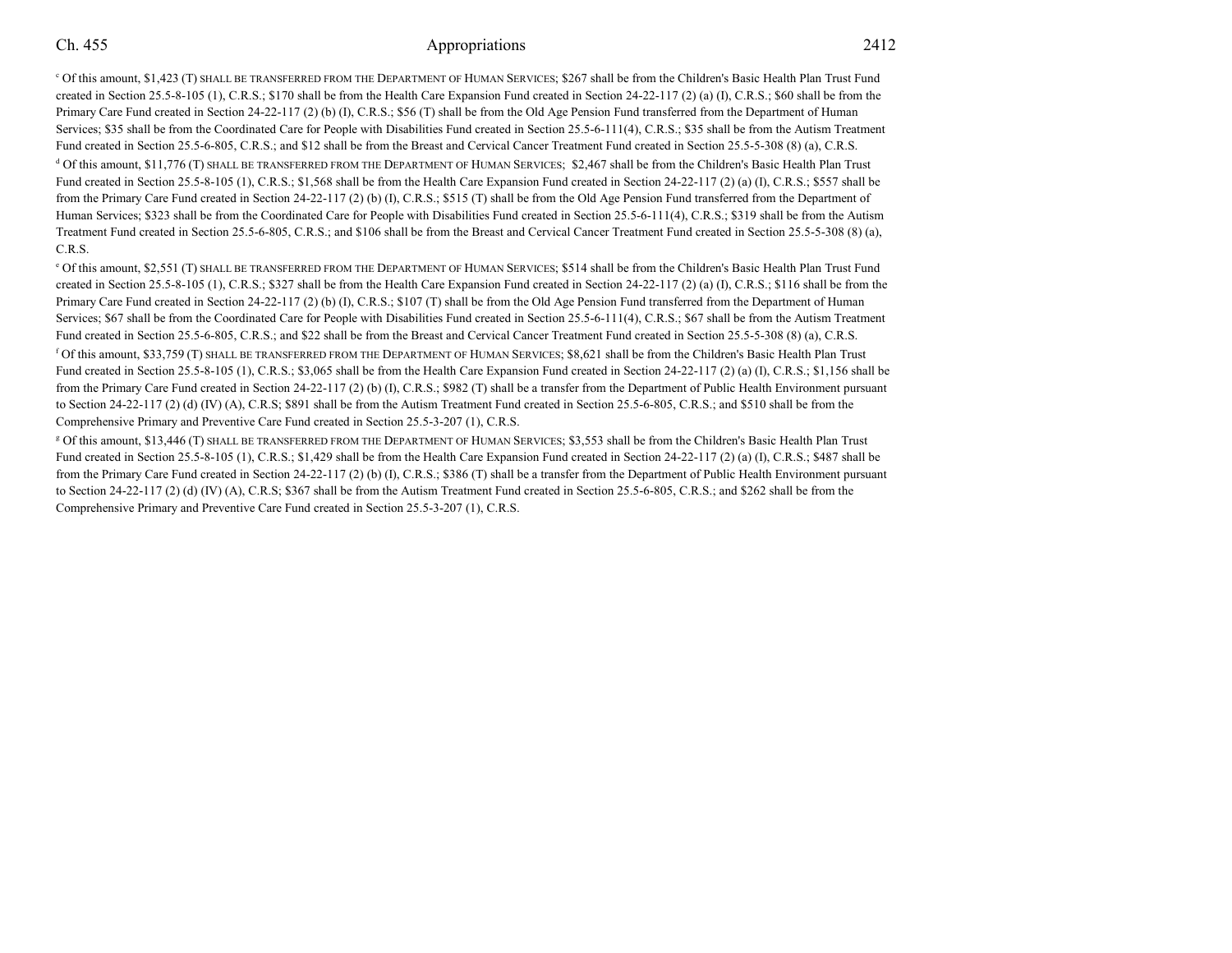$^{\text{h}}$  Of this amount, \$14,250 (T) SHALL BE TRANSFERRED FROM THE DEPARTMENT OF HUMAN SERVICES; \$4,365 shall be from the Health Care Expansion Fund created in Section 24-22-117 (2) (a) (I), C.R.S.; \$3,876 (T) shall be from the Old Age Pension Fund transferred from the Department of Human Services; \$2,370 shall befrom the Autism Treatment Fund created in Section 25.5-6-805, C.R.S.; \$701 shall be from the Children's Basic Health Plan Trust Fund created in Section 25.5-8-105 (1), C.R.S.; \$620 shall be from the Primary Care Fund created in Section 24-22-117 (2) (b) (I), C.R.S.; \$436 shall be from the Coordinated Care forPeople with Disabilities Fund created in Section 25.5-6-111(4), C.R.S.; \$63 shall be from the Breast and Cervical Cancer Treatment Fund created in Section25.5-5-308 (8) (a), C.R.S.

<sup>i</sup> This amount shall be from third party recoveries.

<sup>j</sup> These amounts shall be from the Children's Basic Health Plan Trust Fund created in Section 25.5-8-105 (1), C.R.S.

<sup>k</sup> This amount shall be from Old Age Pension Fund moneys appropriated to the Department of Human Services, pursuant to Article 24 of the State Constitution.

<sup>l</sup> These amounts shall be from the Health Care Expansion Fund created in Section 24-22-117 (2) (a) (I), C.R.S.

m Of this amount, \$286,892 shall be from the Children's Basic Health Plan Trust Fund created in Section 25.5-8-105 (1), C.R.S.; \$284,899 shall be from the Health Care Expansion Fund created in Section 24-22-117 (2) (a) (I), C.R.S.; \$97,981 (T) shall be from Old Age Pension Fund moneys appropriated to the Department ofHuman Services, pursuant to Article 24 of the State Constitution; \$2,347 (T) shall be a transfer from the Department of Public Health Environment pursuant toSection 24-22-117 (2) (d) (IV) (A), C..S.R; \$1,885 shall be from the Autism Treatment Fund created in Section 25.5-6-805, C.R.S.; and \$133 shall be from the Breast and Cervical Cancer Treatment Fund created in Section 25.5-5-308 (8) (a), C.R.S.

n Of this amount, \$10,759 shall be from the Health Care Expansion Fund created in Section 24-22-117 (2) (a) (I), C.R.S. and \$1,593 (T) shall be from Old AgePension Fund moneys appropriated to the Department of Human Services, pursuant to Article 24 of the State Constitution.

<sup>o</sup> Of this amount, \$16,520 is from the Health Care Expansion Fund created in Section 24-22-117 (2) (a) (I), C.R.S. and \$725 is from the Breast and Cervical Cancer Treatment Fund created in Section 25.5-5-308 (8) (a), C.R.S.

p This amount shall be from the Autism Treatment Fund created in Section 25.5-6-805, C.R.S.

<sup>q</sup> This amount shall be transferred from the Department of Regulatory Agencies.

r This amount shall be from estate recoveries.

s This amount shall be from local funds.

t Of this amount, \$18,098 shall be from the Children's Basic Health Plan Trust Fund created in Section 25.5-8-105 (1), C.R.S. and \$7,756 shall be from the HealthCare Expansion Fund created in Section 24-22-117 (2) (a) (I), C.R.S.

 $\mu$  Of this amount, \$73,565 is exempt from the statutory limit on state General Fund appropriations pursuant to Section 24-75-201.1 (1) (a) (III) (A), C.R.S.

<sup>v</sup> OF THIS AMOUNT, \$354 SHALL BE FROM THE CHILDREN'S BASIC HEALTH PLAN TRUST FUND AND \$34(T) SHALL BE FROM OLD AGE PENSION FUND MONEYSAPPROPRIATED TO THE DEPARTMENT OF HUMAN SERVICES, PURSUANT TO ARTICLE 24 OF THE STATE CONSTITUTION.

Ch. 455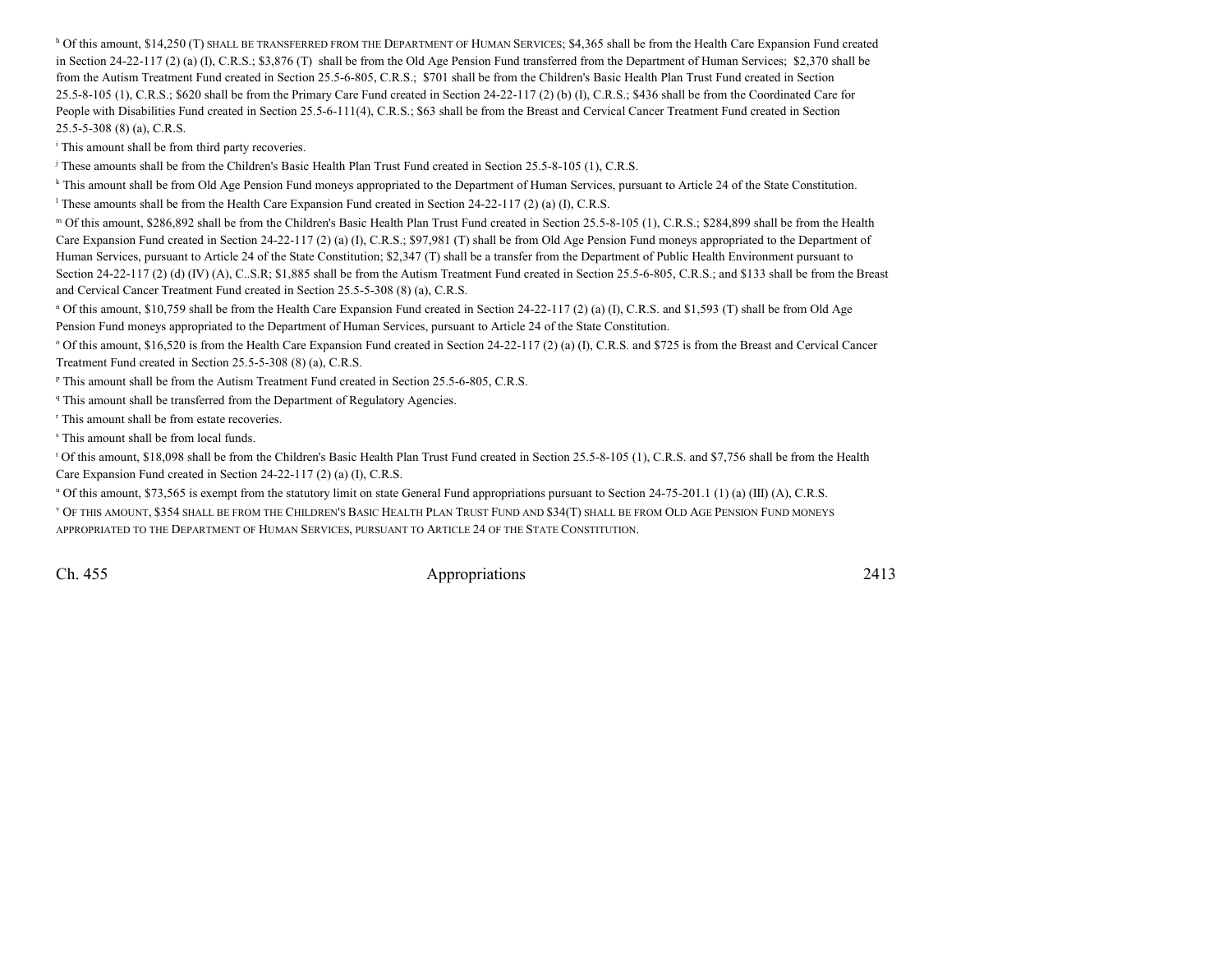|                 |       | APPROPRIATION FROM |               |              |               |                |  |
|-----------------|-------|--------------------|---------------|--------------|---------------|----------------|--|
| ITEM &          | TOTAL | GENERAL            | GENER AL      | <b>CASH</b>  | CASH          | <b>FEDERAL</b> |  |
| <b>SUBTOTAL</b> |       | <b>FUND</b>        | <b>FUND</b>   | <b>FUNDS</b> | <b>FUNDS</b>  | <b>FUNDS</b>   |  |
|                 |       |                    | <b>EXEMPT</b> |              | <b>EXEMPT</b> |                |  |
|                 |       |                    |               | S            |               |                |  |
|                 |       |                    |               |              |               |                |  |

 $^{\rm w}$  This amount shall be from the Health Care Expansion Fund created in Section 24-22-117 (2) (a) (I), C.R.S.

## **(2) MEDICAL SERVICES PREMIUMS25, 26, 27, 28, 29**

Services for 36,703 Supplemental Security Income Adults 65 andOlder (SSI  $65 +$ ) at an average cost of\$19,909.49 730,737,943 Services for 6,252 Supplemental Security Income Adults 60 to 64Years of Age (SSI 60 - 64) at an average costof \$15,968.43 99,834,628 Services for 13,294 Qualified Medicare Beneficiaries (QMBs)and Special Low-Income Medicare Beneficiaries (SLIMBs)at an average cost of\$1,278.70 16,999,041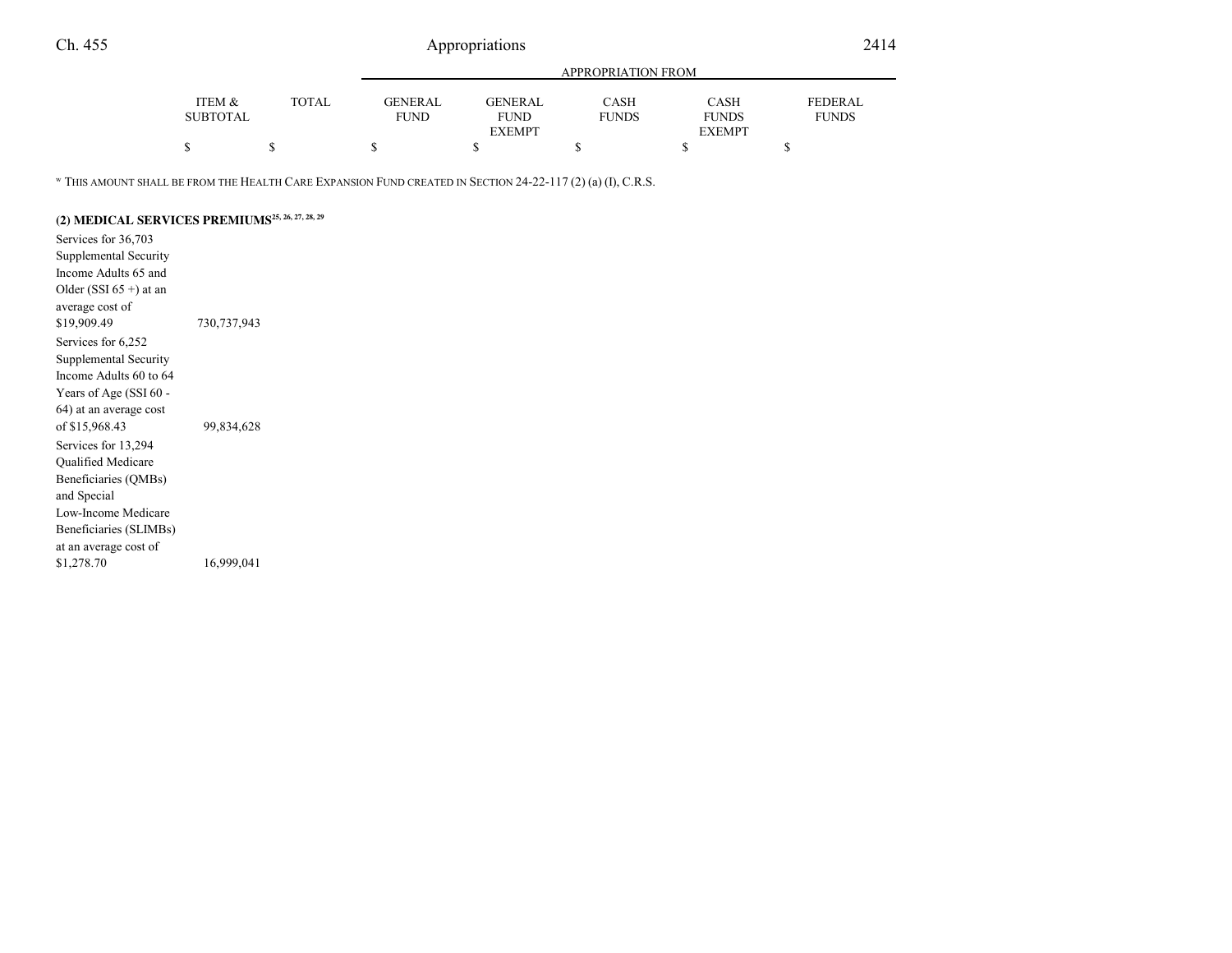Services for 48,942 Supplemental SecurityIncome Disabled Individuals at an average cost of\$12,356.14 604,734,235 Services for 46,708 Categorically Eligible Low-income Adults atan average cost of\$3,696.20 172,642,107 Services for 5,264 Baby Care Program Adults at an averagecost of \$8,979.90 47,270,186 Services for 277 Breastand Cervical Cancer Treatment Clients at anAverage Cost of\$25,620.49 7,096,877 Services for 10,377 Expansion Health CareLow-Income Adult Clients at an AverageCost of \$2,460.28 25,530,366 Services for 193,981 Eligible Children at anaverage cost of<br>\$1,711.28 \$1,711.28 331,956,019

Ch. 455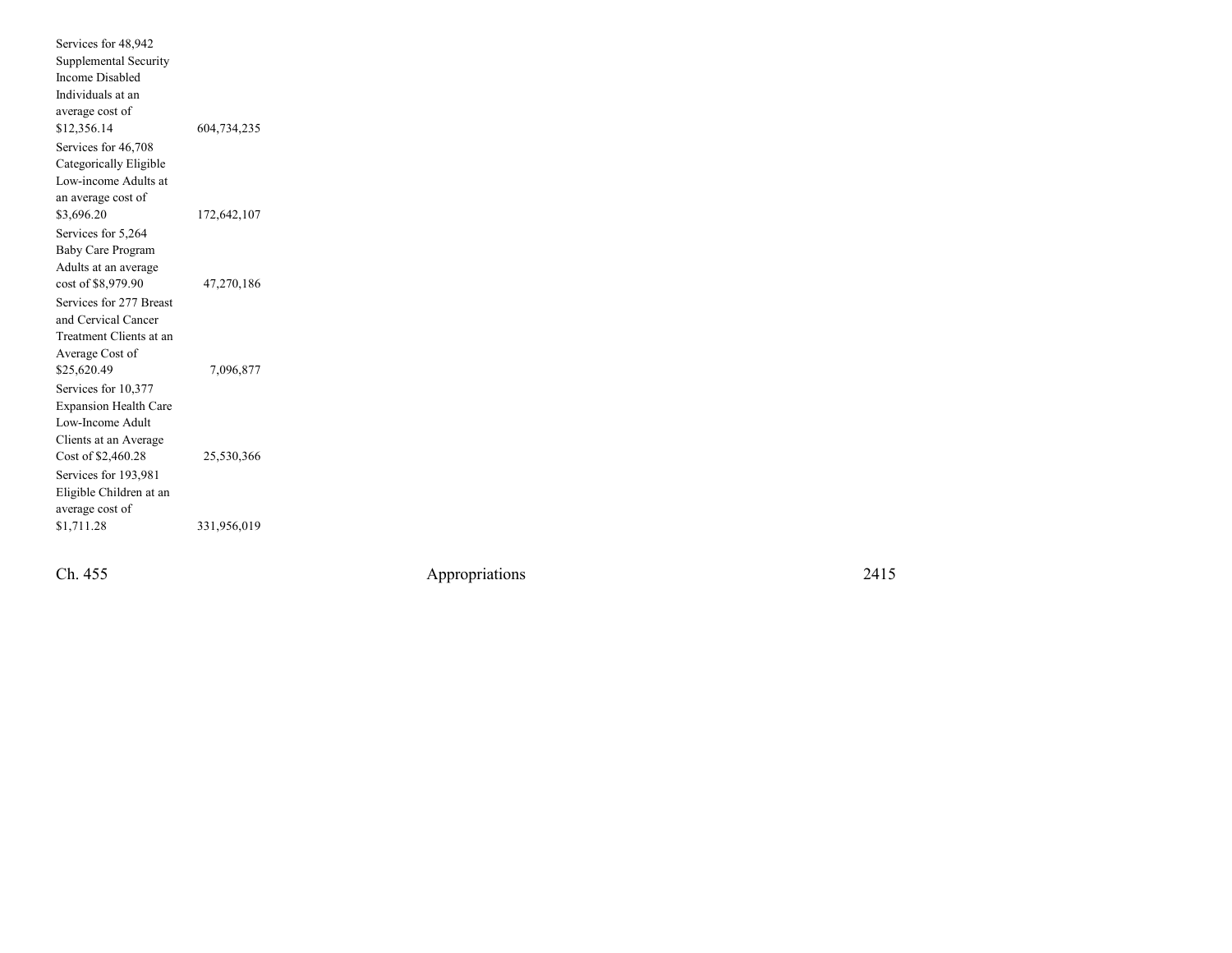| Ch. 455                                                                                                                                      | Appropriations            |                                |                                  |                                                |                      |                                              | 2416                                      |  |
|----------------------------------------------------------------------------------------------------------------------------------------------|---------------------------|--------------------------------|----------------------------------|------------------------------------------------|----------------------|----------------------------------------------|-------------------------------------------|--|
|                                                                                                                                              |                           |                                |                                  |                                                | APPROPRIATION FROM   |                                              |                                           |  |
|                                                                                                                                              | ITEM &<br><b>SUBTOTAL</b> | <b>TOTAL</b>                   | <b>GENERAL</b><br><b>FUND</b>    | <b>GENERAL</b><br><b>FUND</b><br><b>EXEMPT</b> | CASH<br><b>FUNDS</b> | <b>CASH</b><br><b>FUNDS</b><br><b>EXEMPT</b> | <b>FEDERAL</b><br><b>FUNDS</b>            |  |
|                                                                                                                                              | \$                        | \$                             | \$                               | \$                                             | \$                   | \$                                           | \$                                        |  |
| Services for 17,295<br>Foster Children at an<br>average cost of<br>\$3,493.34<br>Services for 4,691<br>Non-Citizens at an<br>average cost of | 60,417,309                |                                |                                  |                                                |                      |                                              |                                           |  |
| \$10,012.18                                                                                                                                  | 46,967,141                |                                |                                  |                                                |                      |                                              |                                           |  |
| <b>SYSTEMIC ALIENATION</b><br><b>VERIFICATION SYSTEM</b><br>NON-EMERGENCY<br><b>TRANSPORTATION</b>                                           | 3,019                     |                                |                                  |                                                |                      |                                              |                                           |  |
| <b>SERVICES</b>                                                                                                                              | 7,444,265                 |                                |                                  |                                                |                      |                                              |                                           |  |
|                                                                                                                                              |                           | 2,144,185,852<br>2,151,633,136 | 652,535,401(M)<br>656,257,534(M) | 343,900,000                                    | $38,256^a$           | 74,050,938 <sup>b</sup>                      | <del>1,073,661,257</del><br>1,077,386,408 |  |

<sup>a</sup> This amount shall be from service fees received from privately owned intermediate care facilities for the mentally retarded, pursuant to Section 25.5-6-204 (1) (c) (II), C.R.S.

 $b$  Of this amount, \$58,067,743 shall from the Health Care Expansion Fund created in Section 24-22-117 (2) (a) (I), C.R.S.; \$14,191,007 represents public funds certified as representing expenditures incurred by public nursing homes and hospitals that are eligible for federal financial participation under the Medicaid program;\$735,600 (T) shall be transferred from the Department of Public Health and Environment pursuant to Section 24-22-117 (2) (d) (II) (C), \$626,750 shall be from the Autism Treatment Fund created in Section 25.5-6-805, C.R.S.; and \$429,838 shall be from the from the Breast and Cervical Cancer Treatment Fund created inSection 25.5-5-308 (8) (a), C.R.S.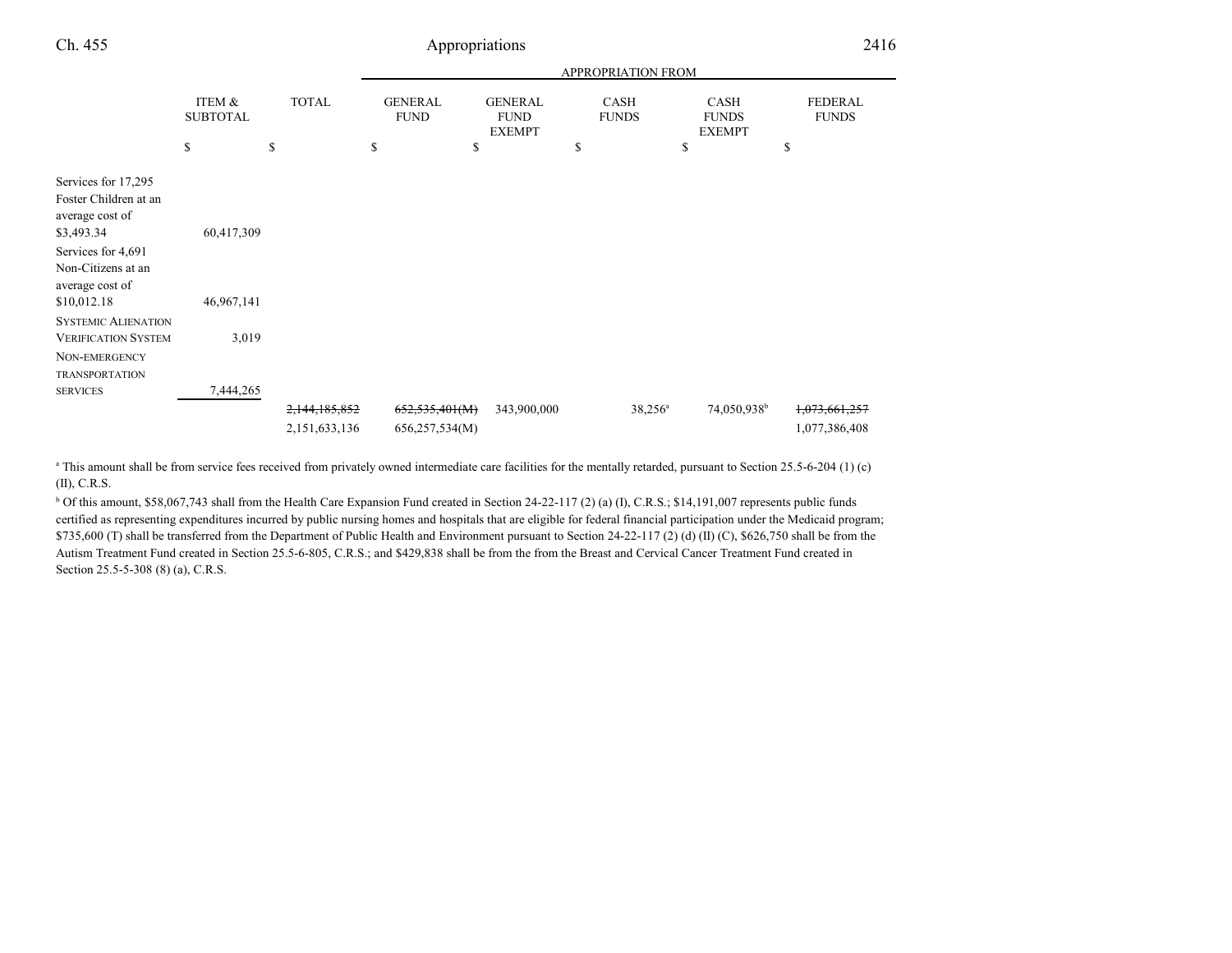|                                         | (3) MEDICAID MENTAL HEALTH COMMUNITY PROGRAMS |                                                                                                                                                                                                                                                                                                                                             |                            |            |
|-----------------------------------------|-----------------------------------------------|---------------------------------------------------------------------------------------------------------------------------------------------------------------------------------------------------------------------------------------------------------------------------------------------------------------------------------------------|----------------------------|------------|
| (A) Mental Health                       |                                               |                                                                                                                                                                                                                                                                                                                                             |                            |            |
| <b>Capitation Payments</b>              |                                               |                                                                                                                                                                                                                                                                                                                                             |                            |            |
| for 365,799 Estimated                   |                                               |                                                                                                                                                                                                                                                                                                                                             |                            |            |
| <b>Medicaid Eligible</b>                |                                               |                                                                                                                                                                                                                                                                                                                                             |                            |            |
| <b>Clients</b>                          | 191,922,780                                   | 91,315,646(M)                                                                                                                                                                                                                                                                                                                               | $4,639,076$ <sup>a</sup>   | 95,968,058 |
|                                         | 192,410,170                                   | 91,803,036(M)                                                                                                                                                                                                                                                                                                                               |                            |            |
| 24-22-117 (2) (d) (II) (C), C.R.S.      |                                               | <sup>a</sup> Of this amount, \$4,631,693 shall be from the Health Care Expansion Fund created in Section 24-22-117 (2) (a) (I), C.R.S., and \$7,383 (T) shall be cash funds<br>exempt transferred from the Department of Public Health and Environment Breast and Cervical Cancer Prevention and Treatment Fund created pursuant to Section |                            |            |
| (B) Other Medicaid                      |                                               |                                                                                                                                                                                                                                                                                                                                             |                            |            |
| <b>Mental Health</b><br><b>Payments</b> |                                               |                                                                                                                                                                                                                                                                                                                                             |                            |            |
| Medicaid Mental                         |                                               |                                                                                                                                                                                                                                                                                                                                             |                            |            |
| Health Fee for Service                  |                                               |                                                                                                                                                                                                                                                                                                                                             |                            |            |
| Payments                                | 1,489,003                                     | 744,502(M)                                                                                                                                                                                                                                                                                                                                  |                            | 744,501    |
| Medicaid                                |                                               |                                                                                                                                                                                                                                                                                                                                             |                            |            |
| Anti-Psychotic                          |                                               |                                                                                                                                                                                                                                                                                                                                             |                            |            |
| Pharmaceuticals                         | 32,321,595                                    |                                                                                                                                                                                                                                                                                                                                             | 32,321,595(T) <sup>2</sup> |            |
|                                         | 33,810,598                                    |                                                                                                                                                                                                                                                                                                                                             |                            |            |
| anti-psychotic pharmaccuticals.         |                                               | "This amount is shown for informational purposes only and reflects the portion of the Medical Services Premium line item that is estimated to be used for Medicaid                                                                                                                                                                          |                            |            |
|                                         |                                               |                                                                                                                                                                                                                                                                                                                                             |                            |            |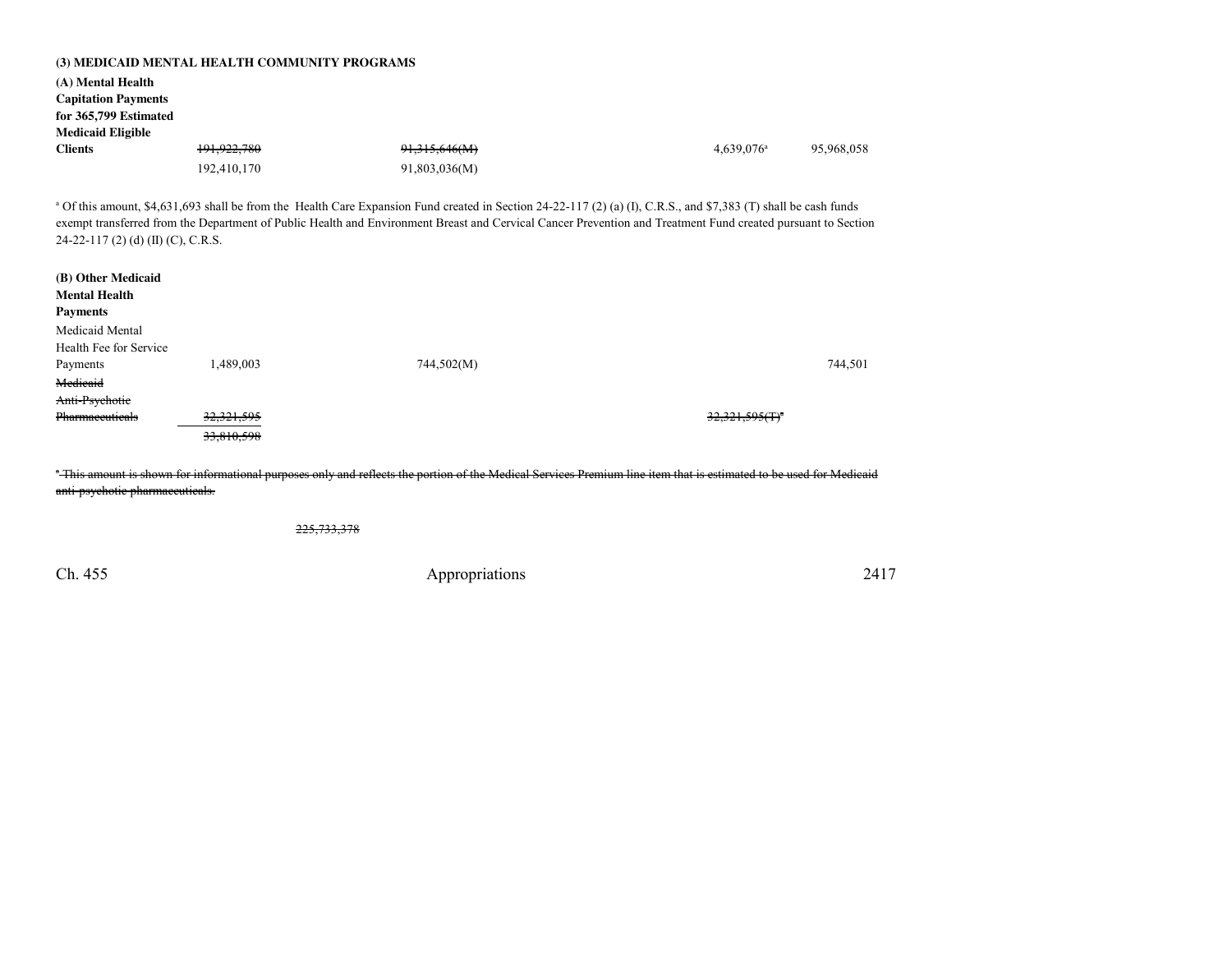|                                                                         | <b>APPROPRIATION FROM</b> |              |                               |                                                |                             |                                              |                                |
|-------------------------------------------------------------------------|---------------------------|--------------|-------------------------------|------------------------------------------------|-----------------------------|----------------------------------------------|--------------------------------|
|                                                                         | ITEM &<br><b>SUBTOTAL</b> | <b>TOTAL</b> | <b>GENERAL</b><br><b>FUND</b> | <b>GENERAL</b><br><b>FUND</b><br><b>EXEMPT</b> | <b>CASH</b><br><b>FUNDS</b> | <b>CASH</b><br><b>FUNDS</b><br><b>EXEMPT</b> | <b>FEDERAL</b><br><b>FUNDS</b> |
|                                                                         | \$                        | \$           | $\mathbb{S}$                  | \$                                             | \$                          | \$                                           | \$                             |
|                                                                         |                           | 193,899,173  |                               |                                                |                             |                                              |                                |
| (4) INDIGENT CARE PROGRAM                                               |                           |              |                               |                                                |                             |                                              |                                |
| Safety Net Provider<br>Payments <sup>30</sup>                           | 296,188,630               |              | 13,090,782(M)                 |                                                |                             | 135,003,533 <sup>a</sup>                     | 148,094,315                    |
| Colorado Health Care<br>Services Fund                                   | 15,000,000                |              | 15,000,000                    |                                                |                             |                                              |                                |
| The Children's<br>Hospital, Clinic Based                                |                           |              |                               |                                                |                             |                                              |                                |
| Indigent Care <sup>31</sup>                                             | 16,205,760<br>26,291,760  |              | 3,059,880(M)                  |                                                |                             | 10,086,000 <sup>b</sup>                      | 3,059,880<br>13,145,880        |
| <b>Health Care Services</b><br>Fund Programs <sup>32</sup>              | 4,914,000                 |              |                               |                                                |                             | 4,914,000 <sup>b</sup>                       |                                |
|                                                                         | 11,053,421                |              |                               |                                                |                             |                                              | 6,139,421                      |
| <b>S.B. 06-145 INPATIENT</b><br><b>HOSPITAL PAYMENTS</b><br>S.B. 06-145 | 4,225,858                 |              |                               |                                                |                             | $2,112,929$ <sup>1</sup>                     | 2,112,929                      |
| <b>OUTPATIENT HOSPITAL</b><br><b>PAYMENTS</b><br>Pediatric Speciality   | 5,985,492                 |              |                               |                                                |                             | $2,992,746$ <sup>1</sup>                     | 2,992,746                      |
| Hospital                                                                | 8,328,000                 |              | 3,551,000(M)                  |                                                |                             | 513,000 <sup>c</sup>                         | 4,264,000                      |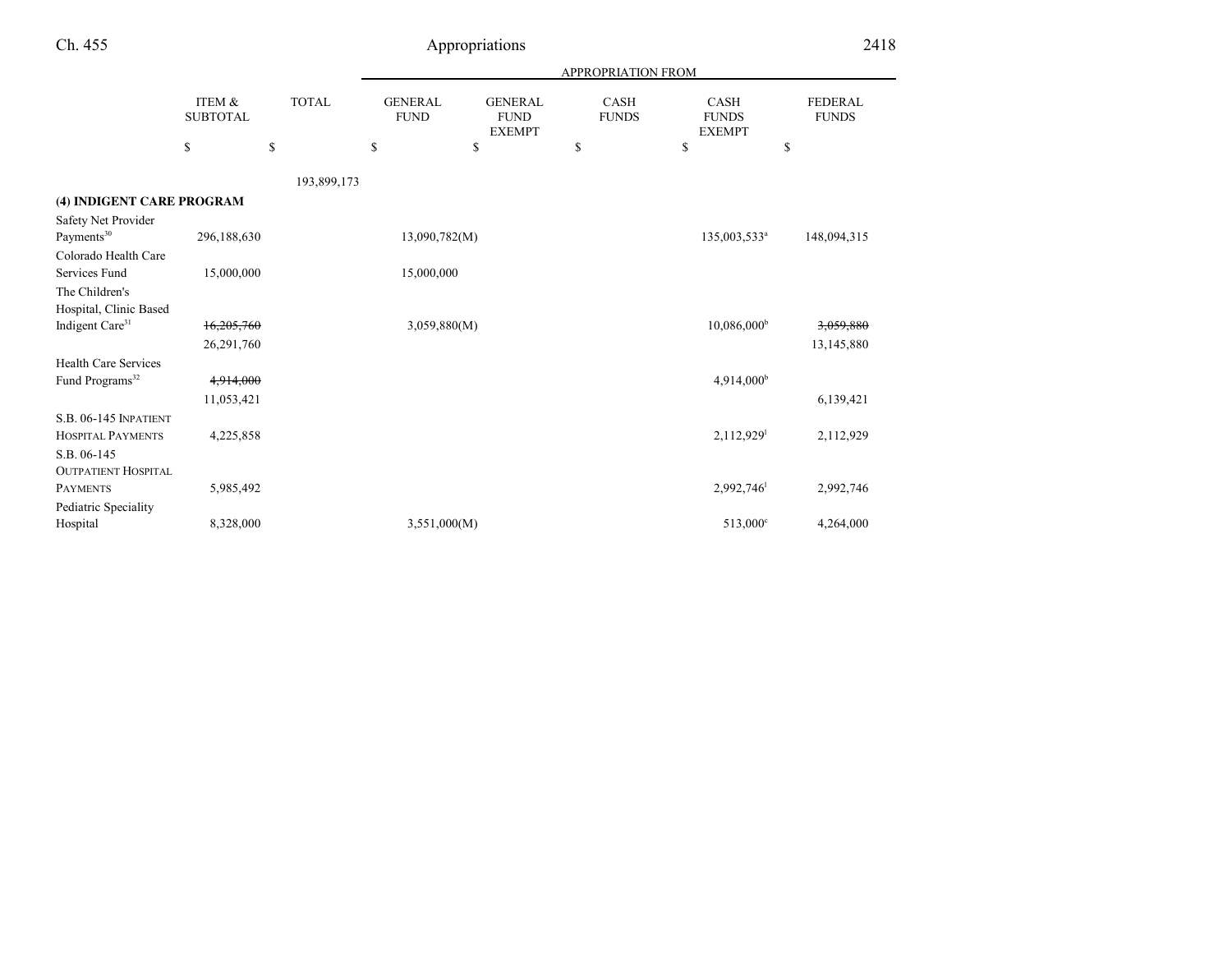| H.B. 05-1262                     |            |             |                      |                      |                          |            |
|----------------------------------|------------|-------------|----------------------|----------------------|--------------------------|------------|
| Appropriation from               |            |             |                      |                      |                          |            |
| General Fund to                  |            |             |                      |                      |                          |            |
| Pediatric Special                |            |             |                      |                      |                          |            |
| Hospital Fund                    | 513,000    |             | 513,000 <sup>d</sup> |                      |                          |            |
| H.B. 05-1262                     |            |             |                      |                      |                          |            |
| Appropriation from               |            |             |                      |                      |                          |            |
| Tobacco Tax Cash                 |            |             |                      |                      |                          |            |
| Fund to the General              |            |             |                      |                      |                          |            |
| Fund                             | 513,000    |             |                      |                      | $513,000^{\circ}$        |            |
| Primary Care Fund                |            |             |                      |                      |                          |            |
| Program                          | 32,365,298 |             |                      |                      | 32,365,298f              |            |
| H.B. 97-1304                     |            |             |                      |                      |                          |            |
| Children's Basic Health          |            |             |                      |                      |                          |            |
| Plan Trust                       | 245,464    |             |                      | 245,464 <sup>g</sup> |                          |            |
| Children's Basic Health          |            |             |                      |                      |                          |            |
| Plan Administration              | 5,535,590  |             |                      |                      | 2,472,567h               | 3,063,023  |
| Children's Basic Health          |            |             |                      |                      |                          |            |
| Plan Premium Costs <sup>33</sup> | 89,825,813 |             |                      |                      | 31,598,585 <sup>i</sup>  | 58,227,228 |
| Children's Basic Health          |            |             |                      |                      |                          |            |
| Plan Dental Benefit              |            |             |                      |                      |                          |            |
| Costs <sup>34</sup>              | 7,104,840  |             |                      |                      | 2,486,694                | 4,618,146  |
| Comprehensive                    |            |             |                      |                      |                          |            |
| Primary and Preventive           |            |             |                      |                      |                          |            |
| Care Grants Program              | 2,466,652  |             |                      |                      | $2,466,652$ <sup>k</sup> |            |
|                                  |            | 479,206,047 |                      |                      |                          |            |
|                                  |            | 505,642,818 |                      |                      |                          |            |
|                                  |            |             |                      |                      |                          |            |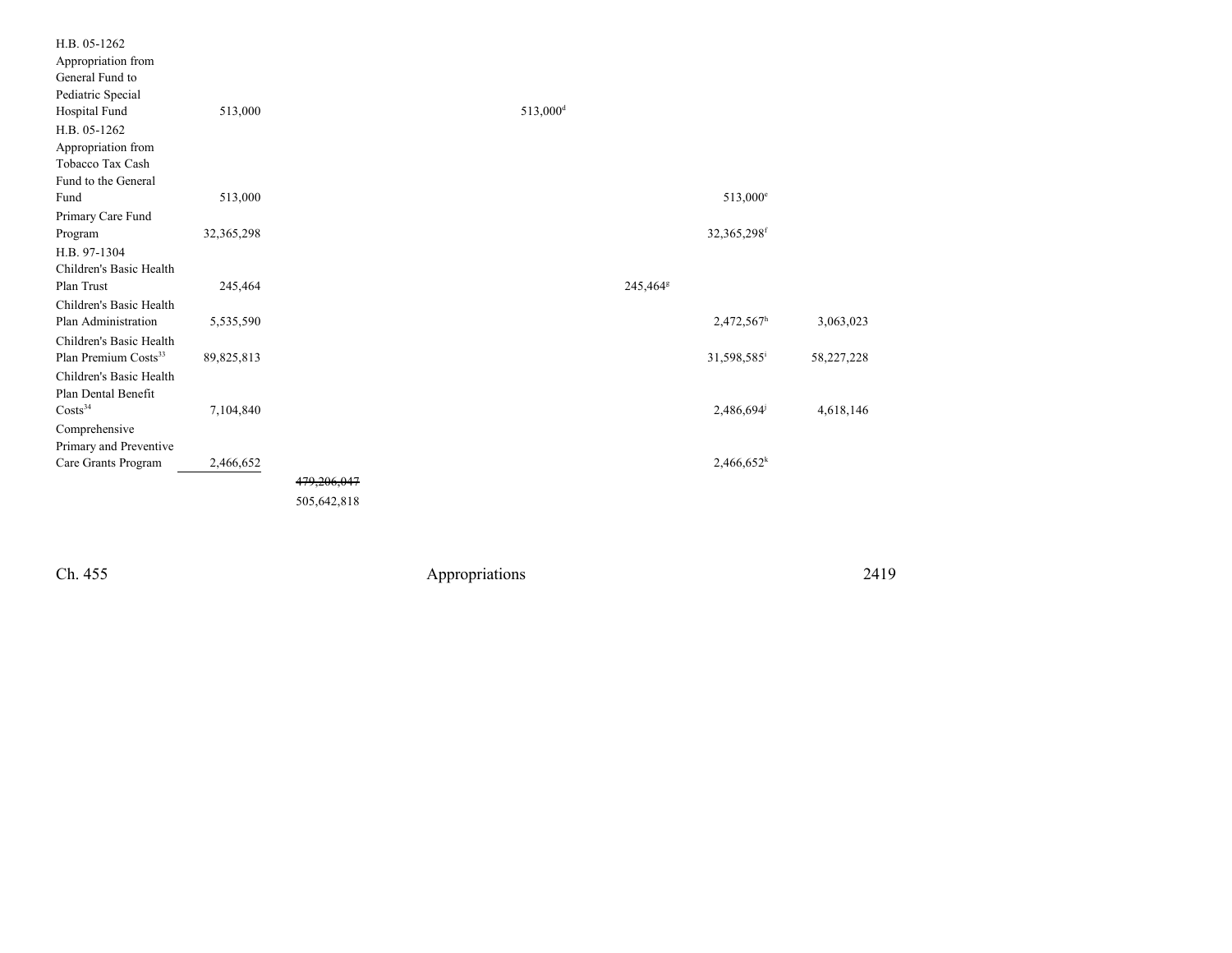|                   |              |                |                | APPROPRIATION FROM |               |                |
|-------------------|--------------|----------------|----------------|--------------------|---------------|----------------|
| <b>ITEM &amp;</b> | <b>TOTAL</b> | <b>GENERAL</b> | <b>GENERAL</b> | <b>CASH</b>        | CASH          | <b>FEDERAL</b> |
| SUBTOTAL          |              | <b>FUND</b>    | FUND           | <b>FUNDS</b>       | <b>FUNDS</b>  | <b>FUNDS</b>   |
|                   |              |                | <b>EXEMPT</b>  |                    | <b>EXEMPT</b> |                |
|                   |              |                |                |                    |               |                |

APPROPRIATION FROM

<sup>a</sup> This amount represents public funds certified as representing expenditures incurred by hospitals that are eligible for federal financial participation under the Medicaid Major Teaching Hospital Program, Medicaid, and the Medicaid Disproportionate Share Payments to Hospitals Program.

<sup>b</sup> These amounts shall be from the Health Care Services Fund created in Section 25.5-3-112 (1) (a), C.R.S.

 $\textdegree$  This amount shall be from the Pediatric Specialty Hospital Fund created in Section 24-22-117 (2) (e), C.R.S.

<sup>d</sup> This amount is not subject to the limitation on state fiscal year spending imposed by Article X, Section 20 of the State Constitution. This amount is also not subject to the statutory limitation on General Fund appropriation growth or any other spending limitation existing in law pursuant to Article X, Section 21 (8) of the StateConstitution.

 $\degree$  This amount shall be from the Tobacco Tax Cash Fund created in Section 24-22-117 (I) (a), C.R.S. This appropriation partially meets the requirement to appropriate a portion of the revenues collected from imposition of additional state cigarette and tobacco taxes to the General Fund pursuant to Section 21 of Article Xof the State Constitution.

 $\text{f}$  This amount shall be from the Primary Care Fund created in Section 24-22-117 (2) (b) (I), C.R.S.

<sup>g</sup> This amount shall be from annual premiums paid by participating families.

h Of this amount, \$1,954,022 shall be from the Children's Basic Health Plan Trust Fund created in Section 25.5-8-105 (1), C.R.S. and \$518,545 shall be from the Health Care Expansion Fund created in Section 24-22-117 (2) (a) (I), C.R.S.

<sup>1</sup> Of this amount, \$22,714,443 shall be from the Children's Basic Health Plan Trust Fund created in Section 25.5-8-105 (1), C.R.S. and \$8,884,142 shall be from the Health Care Expansion Fund created in Section 24-22-117 (2) (a) (I), C.R.S.

j Of this amount, \$2,161,642 shall be from the Children's Basic Health Plan Trust Fund created in Section 25.5-8-105 (1), C.R.S. and \$325,052 shall be from theHealth Care Expansion Fund created in Section 24-22-117 (2) (a) (I), C.R.S.

<sup>k</sup> This amount shall be from the Comprehensive Primary and Preventive Care Fund created in Section 25.5-3-207 (1), C.R.S.

<sup>l</sup> THESE AMOUNTS REPRESENT FUNDS PAID FROM LOCAL GOVERNMENT FEES TO HOSPITAL PROVIDERS IN ORDER TO DRAW DOWN FEDERAL FINANCIALPARTICIPATION UNDER MEDICAID.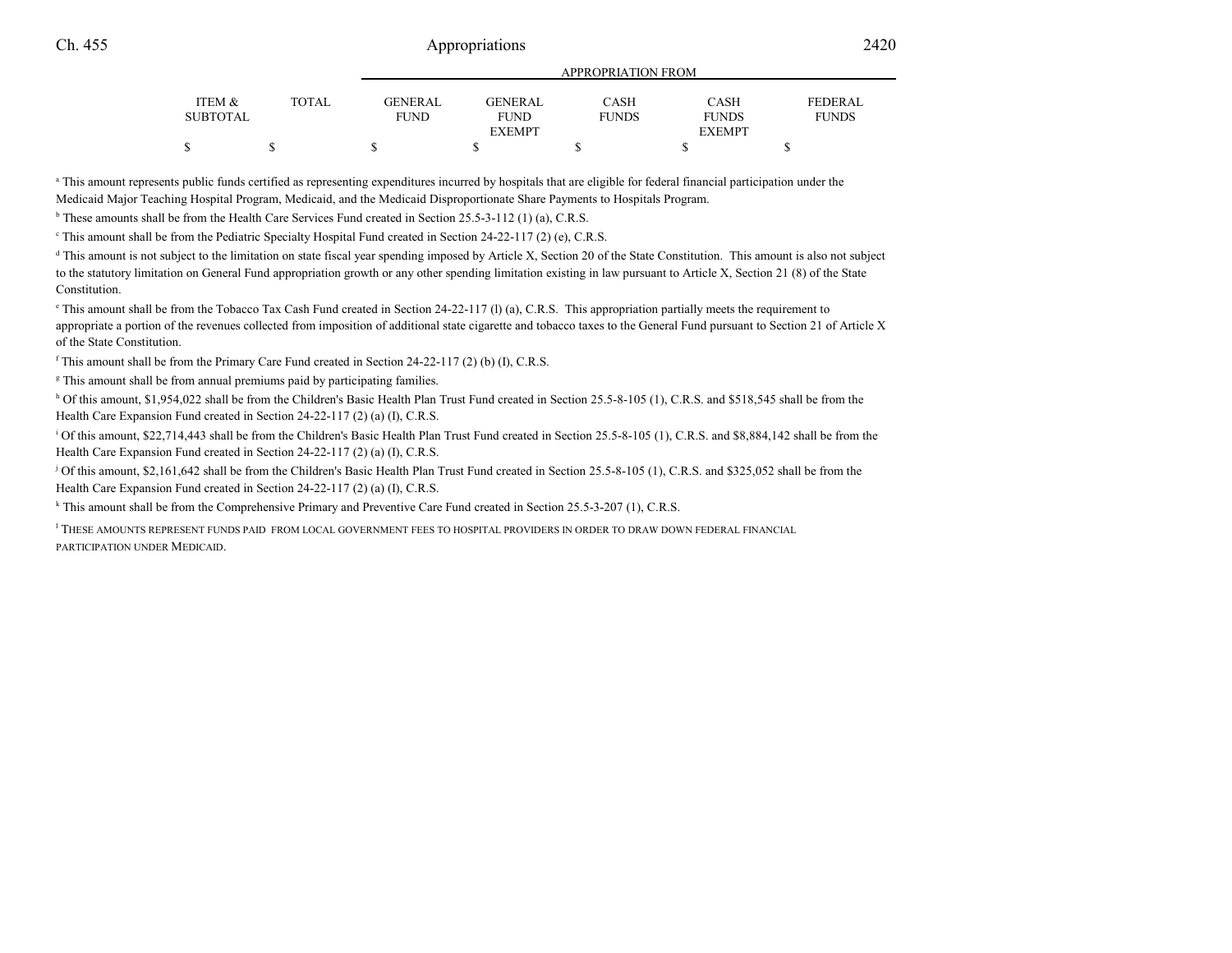| (5) OTHER MEDICAL SERVICES    |              |            |                           |            |
|-------------------------------|--------------|------------|---------------------------|------------|
| Services for Old Age          |              |            |                           |            |
| Pension State Medical         |              |            |                           |            |
| Program clients <sup>35</sup> | 13,974,451   |            | 13,974,451 <sup>a</sup>   |            |
| H.B. 05-1262 Transfer         |              |            |                           |            |
| of Tobacco Tax Cash           |              |            |                           |            |
| Fund into the                 |              |            |                           |            |
| Supplemental Old Age          |              |            |                           |            |
| Pension State Medical         |              |            |                           |            |
| Fund                          | 2,500,500    |            | $2,500,500^b$             |            |
| University of Colorado        |              |            |                           |            |
| Family Medicine               |              |            |                           |            |
| Residency Training            |              |            |                           |            |
| Programs                      | 1,903,558    | 951,779(M) |                           | 951,779    |
| <b>Enhanced Prenatal Care</b> |              |            |                           |            |
| Training and Technical        |              |            |                           |            |
| Assistance                    | 108,999      | 54,500(M)  |                           | 54,499     |
| Nurse Home Visitor            |              |            |                           |            |
| Program                       | 3,010,000    |            | $1,505,000(T)^c$          | 1,505,000  |
| Medicare                      |              |            |                           |            |
| Modernization Act of          |              |            |                           |            |
| 2003 State                    |              |            |                           |            |
| Contribution Payment          | 76,719,821   | 76,719,821 |                           |            |
| S.B. 97-101 Public            |              |            |                           |            |
| School Health                 |              |            |                           |            |
| Services <sup>36</sup>        | 31, 327, 813 |            | $16,007,021$ <sup>d</sup> | 15,320,792 |
|                               | 41,808,014   | 10,480,201 |                           |            |
|                               |              |            |                           |            |
|                               |              |            |                           |            |
|                               |              |            |                           |            |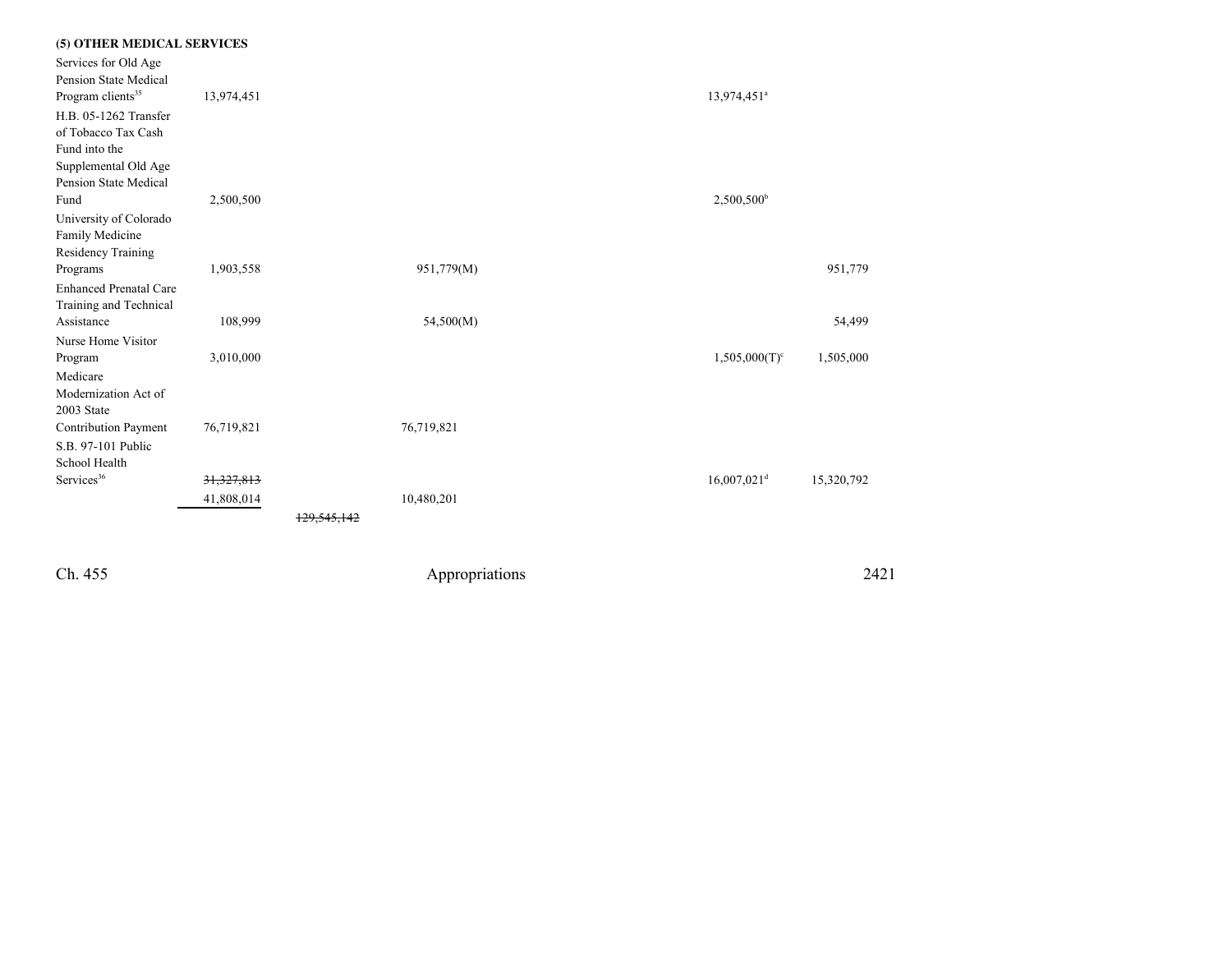| ITEM &<br><b>SUBTOTAL</b> | <b>TOTAL</b> | <b>GENERAL</b><br><b>FUND</b> | <b>GENERAL</b><br><b>FUND</b><br><b>EXEMPT</b> | CASH<br><b>FUNDS</b> | <b>CASH</b><br><b>FUNDS</b><br><b>EXEMPT</b> | <b>FEDERAL</b><br><b>FUNDS</b> |
|---------------------------|--------------|-------------------------------|------------------------------------------------|----------------------|----------------------------------------------|--------------------------------|
|                           |              |                               |                                                |                      |                                              |                                |

140,025,343

<sup>a</sup> Of this amount, \$9,998,483 shall be from the Old Age Pension Health and Medical Care Fund, pursuant to Section 7 (C) of Article 24 of the State Constitution, and \$3,975,968 shall be from the Supplemental Old Age Pension Health and Medical Care Fund created in Section 25.5-2-101 (3), C.R.S. Of the amount from the Supplemental Old Age Pension Health and Medical Care Fund, \$2,500,500 is a transfer of funds from the Tobacco Tax Cash Fund created in Section 24-22-117 (1)(a), C.R.S., \$750,000 is the statutory required transfer into the fund pursuant to the provisions of Section 39-26-123 (3), C.R.S., and \$725,468 is unexpended fundbalance in the Supplemental Old Age Pension Health Medical Care Fund.

 $b$  This amount shall be from the Tobacco Tax Cash Fund created in Section 24-22-117 (1) (a), C.R.S. This appropriation meets the requirement to appropriate a portion of the revenues collected from the imposition of additional state cigarette and tobacco taxes to the Old Age Pension program for health related purposespursuant to Section 21 of Article X of the State Constitution.

c This amount shall be transferred from the Department of Public Health and Environment.

<sup>d</sup> This amount represents funds certified as representing expenditures incurred by school districts that are eligible for federal financial participation under Medicaid.

### **(6) DEPARTMENT OF HUMAN SERVICES MEDICAID-FUNDED PROGRAMS**

**(A) ExecutiveDirector's Office -**

Ch. 455

**Medicaid Funding<sup>37</sup>** 12,509,047

 $\frac{4}{7}$  6,255,906 6,255,906 6,255,906 6,255,906 12,098,447 6,047,841(M) 6,050,606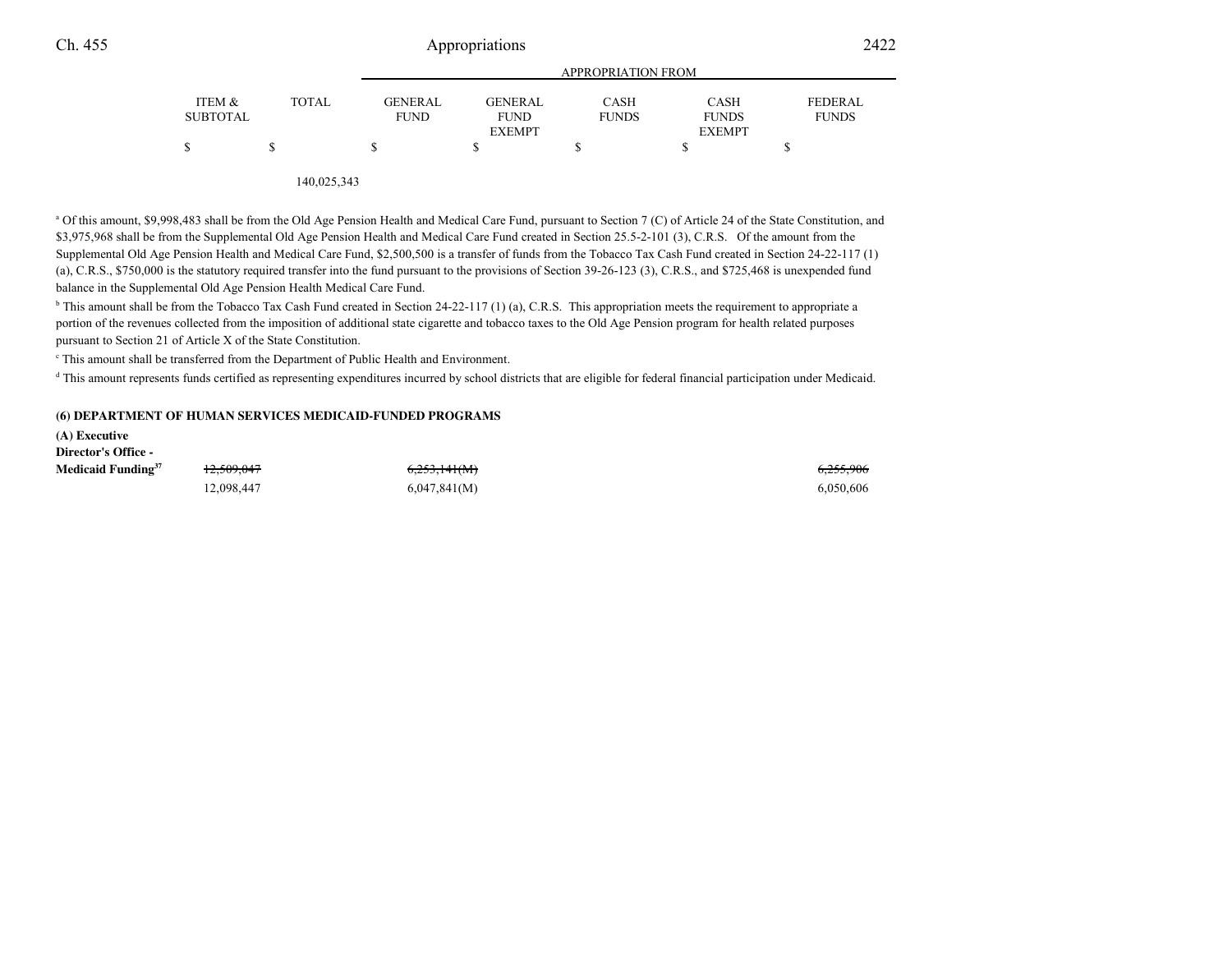#### **(B) Office ofInformation**

### **Technology Services -**

#### **Medicaid Funding**

| Colorado Benefits          |           |              |                        |           |
|----------------------------|-----------|--------------|------------------------|-----------|
| Management System          | 8,689,095 | 4,011,640(M) | $575,241$ <sup>a</sup> | 4,102,214 |
|                            | 8,811,472 | 4,068,971(M) | 582,569 <sup>a</sup>   | 4,159,932 |
| CBMS SAS-70 Audit          | 51,718    | 24,228(M)    | $3,094^{\rm b}$        | 24,396    |
| <b>CBMS FEDERAL</b>        |           |              |                        |           |
| <b>REALLOCATION</b>        | 359,018   |              |                        | 359,018   |
| Other Office of            |           |              |                        |           |
| Information                |           |              |                        |           |
| <b>Technology Services</b> |           |              |                        |           |
| line items                 | 402,909   | 201,454(M)   |                        | 201,455   |
|                            | 411,101   | 205,550(M)   |                        | 205,551   |
|                            | 9,143,722 |              |                        |           |
|                            | 9,633,309 |              |                        |           |

<sup>a</sup> Of this amount, \$467,805 \$474,303 shall be from the Children's Basic Health Trust Fund created in Section 25.5-8-105 (1), C.R.S.; \$62,864 \$63,109 shall be from Health Care Expansion Fund created in Section 24-22-117 (2) (a) (I), C.R.S.; and <del>\$44,572(T)</del> \$45,157 (T) shall be from moneys in the Old Age Pension Fund appropriated to the Department of Human Services, pursuant to Article 24 of the State Constitution.

<sup>b</sup> Of these amounts, \$2,260 shall be from the Children's Basic Health Trust Fund created in Section 25.5-8-105 (1), C.R.S.; \$618 shall be from Health Care Expansion Fund created in Section 24-22-117 (2) (a) (I), C.R.S.; and \$216(T) shall be from moneys in the Old Age Pension Fund appropriated to the Department of Human Services, pursuant to Article 24 of the State Constitution.

| $(C)$ Office of<br><b>Operations - Medicaid</b><br>Funding | 6,002,337 | 3,001,169(M)   | 3,001,168 |
|------------------------------------------------------------|-----------|----------------|-----------|
| Ch. 455                                                    |           | Appropriations | 2423      |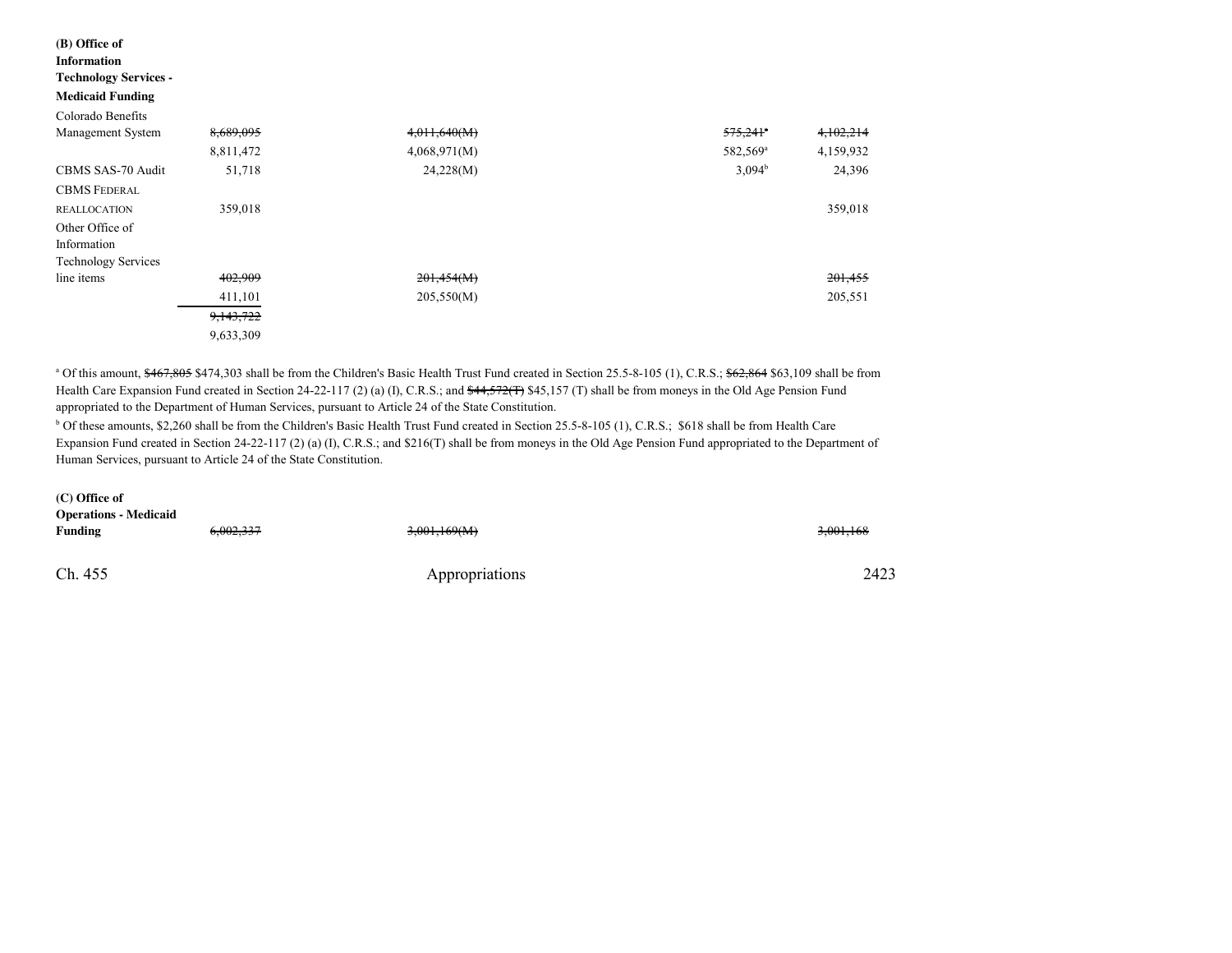| Ch. 455                                                                                                |                           |              |                               | Appropriations                                 |                             |                                              | 2424                           |  |
|--------------------------------------------------------------------------------------------------------|---------------------------|--------------|-------------------------------|------------------------------------------------|-----------------------------|----------------------------------------------|--------------------------------|--|
|                                                                                                        |                           |              |                               | APPROPRIATION FROM                             |                             |                                              |                                |  |
|                                                                                                        | ITEM &<br><b>SUBTOTAL</b> | <b>TOTAL</b> | <b>GENERAL</b><br><b>FUND</b> | <b>GENERAL</b><br><b>FUND</b><br><b>EXEMPT</b> | <b>CASH</b><br><b>FUNDS</b> | <b>CASH</b><br><b>FUNDS</b><br><b>EXEMPT</b> | <b>FEDERAL</b><br><b>FUNDS</b> |  |
|                                                                                                        | $\mathbb{S}$              | $\mathbb{S}$ | $\mathbb{S}$                  | \$                                             | \$                          | \$                                           | \$                             |  |
|                                                                                                        | 5,979,017                 |              | 2,989,509(M)                  |                                                |                             |                                              | 2,989,508                      |  |
| (D) Division of Child<br><b>Welfare - Medicaid</b><br><b>Funding</b>                                   |                           |              |                               |                                                |                             |                                              |                                |  |
| Administration                                                                                         | 127,485                   |              | 63,743(M)                     |                                                |                             |                                              | 63,742                         |  |
| Child Welfare Services                                                                                 | 34,875,613                |              | 17,437,807(M)                 |                                                |                             |                                              | 17,437,806                     |  |
|                                                                                                        | 35,003,098                |              |                               |                                                |                             |                                              |                                |  |
| (E) Mental Health and<br><b>Alcohol and Drug</b><br><b>Abuse Services -</b><br><b>Medicaid Funding</b> |                           |              |                               |                                                |                             |                                              |                                |  |
| Administration                                                                                         | 317,055                   |              | 158,528(M)                    |                                                |                             |                                              | 158,527                        |  |
| <b>Residential Treatment</b><br>for Youth (H.B.<br>99-1116)                                            | 117,463                   |              | 34,975(M)                     |                                                |                             | $23,757^a$                                   | 58,731                         |  |
| Mental Health                                                                                          |                           |              |                               |                                                |                             |                                              |                                |  |
| Institutes                                                                                             | 3,344,403                 |              | 1,672,201(M)                  |                                                |                             |                                              | 1,672,202                      |  |
|                                                                                                        |                           |              |                               |                                                |                             |                                              |                                |  |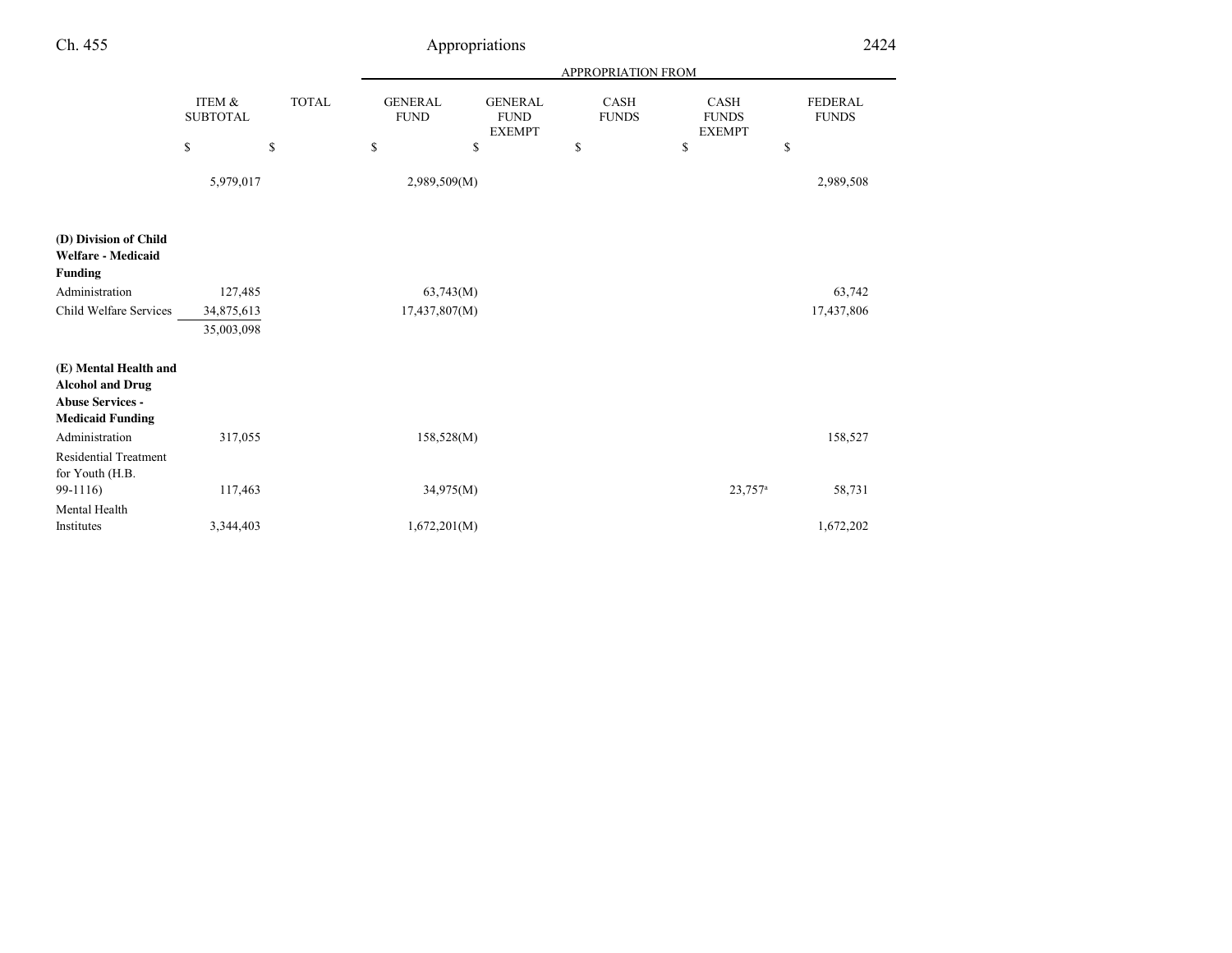| Alcohol and Drug     |           |            |         |
|----------------------|-----------|------------|---------|
| Abuse Division,      |           |            |         |
| Administration       | 54,088    | 27,044(M)  | 27,044  |
| Alcohol and Drug     |           |            |         |
| Abuse Division, High |           |            |         |
| Risk Pregnant Women  |           |            |         |
| Program              | 998,717   | 499,359(M) | 499,358 |
|                      | 4,831,726 |            |         |
|                      |           |            |         |

a This amount shall be from the Tobacco Litigation Settlement Cash Fund created in Section 24-22-115 (1), C.R.S.

| (F) Services for People<br>with Disabilities,<br>Developmental<br><b>Disability Services -</b><br><b>Medicaid Funding</b><br><b>Community Services</b> |               |                |                      |             |
|--------------------------------------------------------------------------------------------------------------------------------------------------------|---------------|----------------|----------------------|-------------|
| Administration                                                                                                                                         | 2,582,358     | 1,291,179(M)   |                      | 1,291,179   |
|                                                                                                                                                        | 2,602,676     | 1,301,338(M)   |                      | 1,301,338   |
| <b>Community Services</b>                                                                                                                              |               |                |                      |             |
| Program Costs                                                                                                                                          | 281,791,710   | 140,288,917(M) | 574,580 <sup>a</sup> | 140,928,213 |
| Federally-matched                                                                                                                                      |               |                |                      |             |
| Local Program Costs                                                                                                                                    | 3,641,910     |                | $1,820,955^b$        | 1,820,955   |
| Regional Centers                                                                                                                                       | 42,058,031    | 20,207,348(M)  | $821,668^{\circ}$    | 21,029,015  |
| Regional Center                                                                                                                                        |               |                |                      |             |
| Depreciation and                                                                                                                                       |               |                |                      |             |
| <b>Annual Adjustments</b>                                                                                                                              | 1,267,579     | 633,790(M)     |                      | 633,789     |
|                                                                                                                                                        | 331, 341, 588 |                |                      |             |
| Ch. 455                                                                                                                                                |               | Appropriations |                      | 2425        |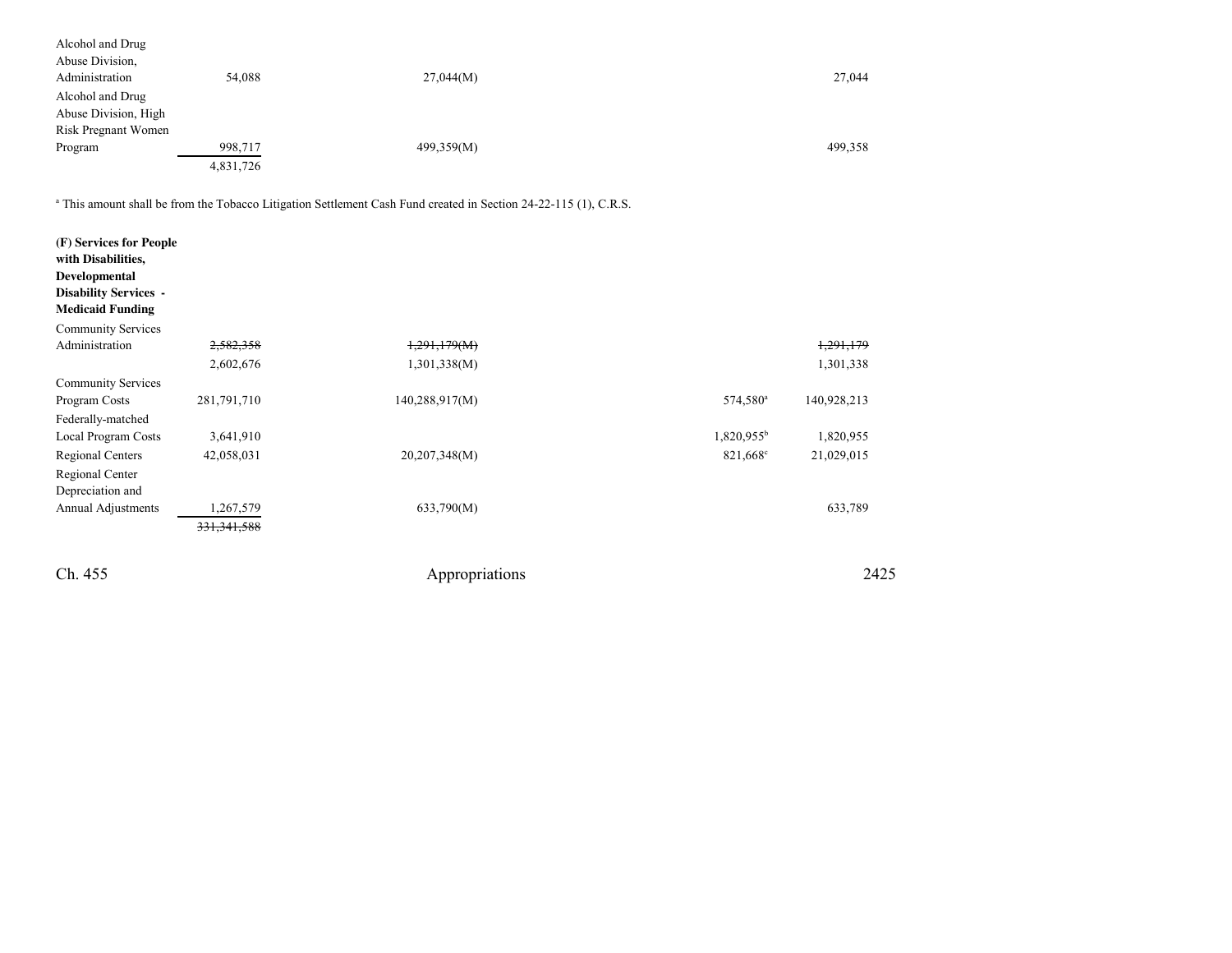| Ch. 455                                                                                                                                                                                                                                                                                                                                                                                                           |                           |              |                               | Appropriations                                 |                             |                                              | 2426                           |  |
|-------------------------------------------------------------------------------------------------------------------------------------------------------------------------------------------------------------------------------------------------------------------------------------------------------------------------------------------------------------------------------------------------------------------|---------------------------|--------------|-------------------------------|------------------------------------------------|-----------------------------|----------------------------------------------|--------------------------------|--|
|                                                                                                                                                                                                                                                                                                                                                                                                                   |                           |              |                               | <b>APPROPRIATION FROM</b>                      |                             |                                              |                                |  |
|                                                                                                                                                                                                                                                                                                                                                                                                                   | ITEM &<br><b>SUBTOTAL</b> | <b>TOTAL</b> | <b>GENERAL</b><br><b>FUND</b> | <b>GENERAL</b><br><b>FUND</b><br><b>EXEMPT</b> | <b>CASH</b><br><b>FUNDS</b> | <b>CASH</b><br><b>FUNDS</b><br><b>EXEMPT</b> | <b>FEDERAL</b><br><b>FUNDS</b> |  |
|                                                                                                                                                                                                                                                                                                                                                                                                                   | \$                        | \$           | \$                            | \$                                             | \$                          | \$                                           | \$                             |  |
|                                                                                                                                                                                                                                                                                                                                                                                                                   | 331,361,906               |              |                               |                                                |                             |                                              |                                |  |
| <sup>a</sup> This amount shall be from the Health Care Expansion Fund, created in Section 24-22-117 (2) (a) (I), C.R.S.<br><sup>b</sup> This amount represents funds certified as expenditures incurred by local governments that are eligible for federal financial participation under Medicaid.<br><sup>c</sup> This amount shall be from service fees from regional centers for the developmentally disabled. |                           |              |                               |                                                |                             |                                              |                                |  |
| (G) Adult Assistance<br>Programs,<br><b>Community Services</b><br>for the Elderly -<br><b>Medicaid Funding</b>                                                                                                                                                                                                                                                                                                    | 1,800                     |              |                               | 900(M)                                         |                             |                                              | 900                            |  |
| (H) Division of Youth                                                                                                                                                                                                                                                                                                                                                                                             |                           |              |                               |                                                |                             |                                              |                                |  |

**Corrections - Medicaid Fundingg** 2,852,877 1,426,440(M) 1,426,440(M) 401,686,195401,762,180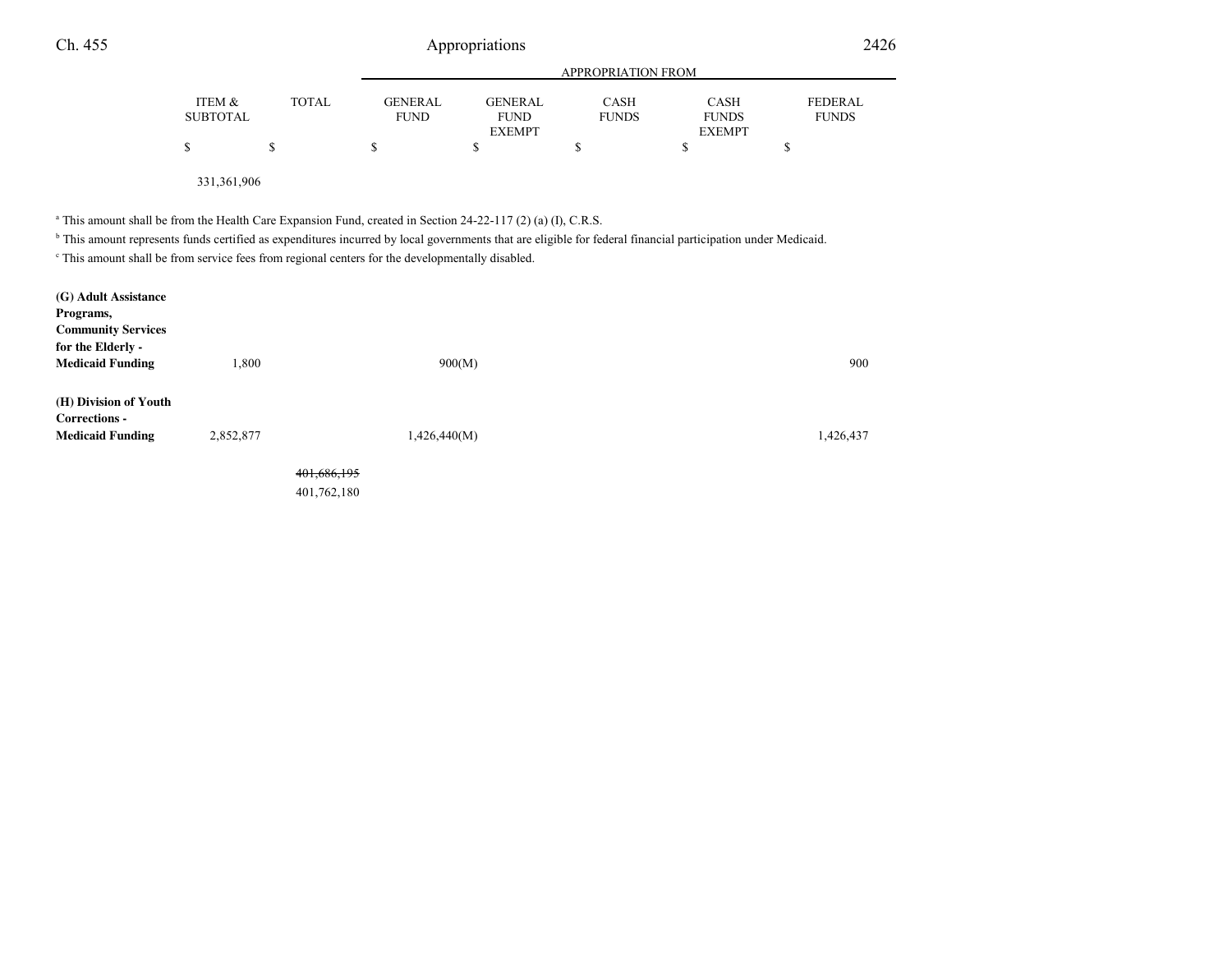| <b>TOTALS PART V</b> |                            |                              |                  |           |                            |                            |
|----------------------|----------------------------|------------------------------|------------------|-----------|----------------------------|----------------------------|
| <b>HEALTH CARE</b>   |                            |                              |                  |           |                            |                            |
| POLICY AND           |                            |                              |                  |           |                            |                            |
| $FINANCING)^{4,5}$   | <del>\$3,474,770,952</del> | <del>\$1,087,055,637</del>   | $$344,413,000^b$ | \$710.644 | <del>\$377,425,911</del> ° | <del>\$1,665,165,760</del> |
|                      | \$3,481,858,400            | \$1,098,083,047 <sup>a</sup> |                  |           | $$351,824,660^{\circ}$     | \$1,686,827,049            |

<sup>a</sup> Of this amount, \$73,565 shall be exempt from the statutory limitation on General Fund appropriations imposed by Section 24-75-201.1, C.R.S.

b Of this amount, \$343,900,000 shall be from the General Fund Exempt Account created in Section 24-77-103.6 (2), C.R.S. and \$513,000 shall be General FundExempt pursuant to Section 24-22-117 (1) (c) (I) (B), C.R.S. Further, said \$513,000 is also not subject to the statutory limitation on General Fund appropriations imposed by Section 24-75-201.1, C.R.S.

 $^{\circ}$  Of this amount,  $\frac{634,783,129}{34,069,106}$  contains an (T) notation, and \$4,632,531 contains a (L) notation.

**FOOTNOTES** -- The following statements are referenced to the numbered footnotes throughout section 2.

- <sup>4</sup> All Departments, Totals -- The General Assembly requests that copies of all reports requested in other footnotes contained in this act be delivered to the Joint Budget Committee and the majority and minority leadership in each house of the General Assembly.
- <sup>5</sup> All Departments, Totals -- Every Department is requested to submit to the Joint Budget Committee information on the number of additional federal and cash funds exempt FTE associated with any federal grants or private donations that are applied for or received during FY 2007-08.The information should include the number of FTE, the associated costs (such as workers' compensation, health and life benefits, need for additional space, etc.) that are related to the additional FTE, the direct and indirect matching requirements associated with the federal grantor donated funds, the duration of the grant, and a brief description of the program and its goals and objectives.
- <sup>21</sup> Department of Health Care Policy and Financing, Executive Director's Office -- The Department is requested to submit monthly Medicaid expenditure and caseload reports on the Medical Services Premiums budget to the Joint Budget Committee, by the third Monday of each month. The Department is requested to include in the report the managed care organization caseload by aid category. The Department is alsorequested to provide caseload and expenditure data for the Children's Basic Health Plan within the monthly report.
- <sup>22</sup> Department of Health Care Policy and Financing, Executive Directors Office The Department is requested to submit a plan to the Joint

Ch. 455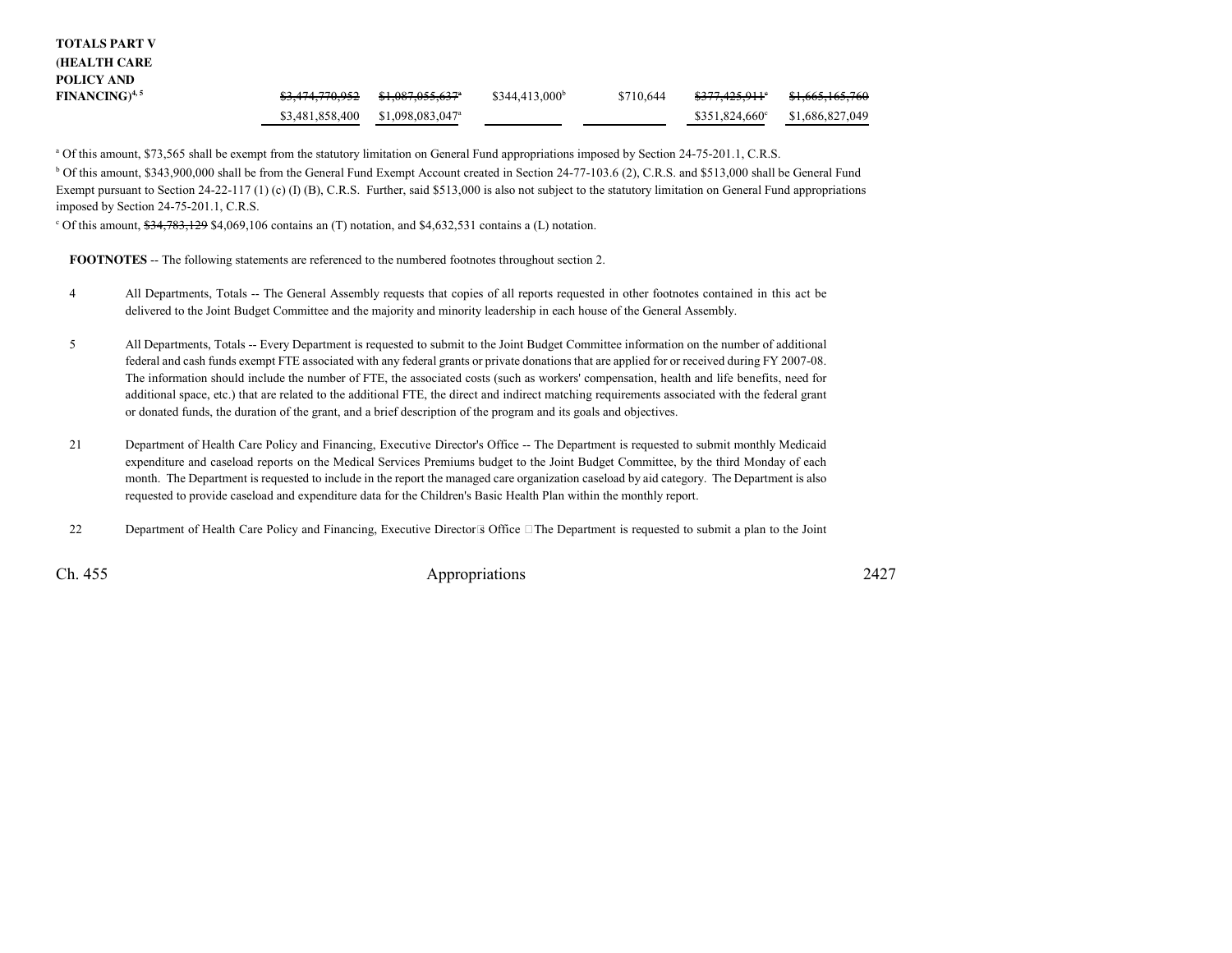Budget Committee on or before October 1, 2007, on how to restructure the Executive Directors Office Divisions line item appropriationsinto a more programmatic format than the current Long Bill structure.

- 23 Department of Health Care Policy and Financing, Executive Director's Office -- The Department is requested to provide a report to the Joint Budget Committee by November 1, 2007 regarding the amount spent on pharmaceuticals by each managed care organization (MCO) thatcontracts with the Department in the Medicaid program. Included in the report should be information on the prices that each MCO pays foreach prescription drug provided on its formulary. The report should compare the prices that each MCO pays compared to the prices the Department pays in the fee-for-service program for the same drug. In making such comparison, the Department should include in its pricing the amount of rebates that the Department receives from drug manufacturers for each drug. The report should also provide information onwhich drugs are covered on each MCO's formulary compared to the list of drugs available in the fee-for-service program.
- <sup>24</sup> Department of Health Care Policy and Financing, Executive Director's Office, Primary Care Provider Rate Task Force and Study -- The Department is requested to work with the provider community to examine any issues of rate disparity and rate shortfalls for physician and acute care providers. The Department is requested to report on its final analysis by November 1, 2007. The Department's appropriation contains\$19,334 total funds for the expenses of any task force that the Department may assemble and for temporary staffing costs forconducting such a study.
- 25 Department of Health Care Policy and Financing, Medical Services Premiums -- The Department is requested to submit a report on the managed care organizations' capitation rates for each population and the estimated blended rate for each aid category in effect for FY 2007-08 to the Joint Budget Committee by July 25, 2007. The Department is requested to include in the report a copy of each managed care organization's certification that the reimbursement rates are sufficient to assure the financial stability of the managed care organization withrespect to delivery of services to the Medicaid recipients covered in their contract pursuant to Section 25.5-5-403 (1) (l), C.R.S.
- <sup>26</sup> Department of Health Care Policy and Financing, Medical Services Premiums -- It is the intent of the General Assembly that expenditures for these services should be recorded only against the Bill group total for Medical Services Premiums.
- <sup>27</sup> Department of Health Care Policy and Financing, Medical Services Premiums -- The General Assembly has determined that the average appropriated rates provide sufficient funds to pay reasonable and adequate compensation to efficient and economical providers. It is the intentof the General Assembly that the Department take actions to ensure that the average appropriated rates are not exceeded.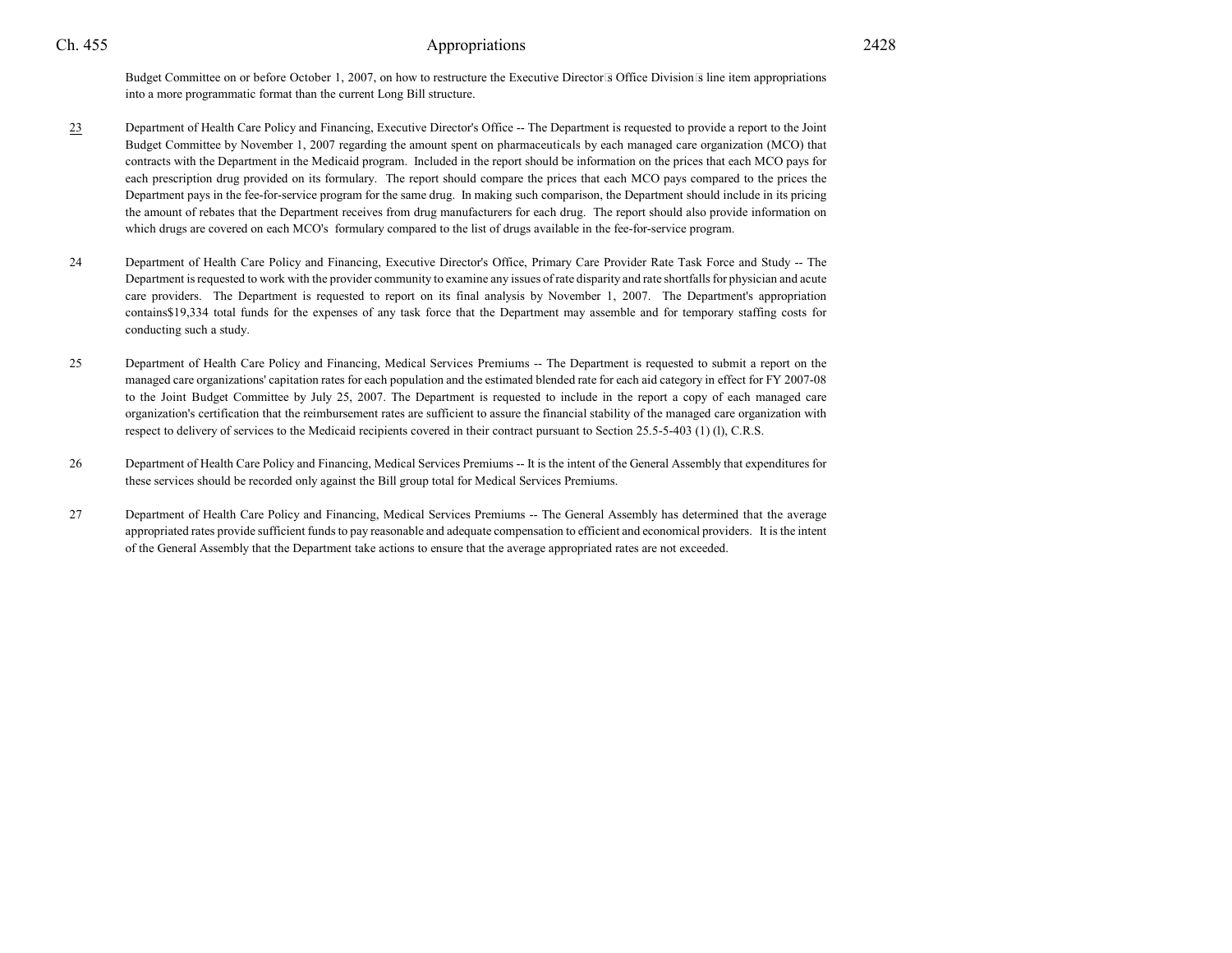- 28 Department of Health Care Policy and Financing, Medical Services Premiums -- The calculations for this line item include \$5,081,736 total funds for a 1.5 percent reimbursement rate increase for home and community-based long-term care providers, home health, and private-duty nursing beginning in July 1, 2007. It is the intent of the General Assembly that the Medical Services Board adopt rules to increase reimbursement rates for these provider codes consistent with this footnote. The Joint Budget Committee requests that the Department provide a report to the Joint Budget Committee by August 1, 2007, on the status of the rules adopted by the Medical Services Board regarding thisreimbursement rate increase.
- 29 Department of Health Care Policy and Financing, Medical Services Premiums -- The calculations for this line item include \$15,987,854 total funds for rate increases for acute care services. Included in this calculation is \$4,446,001 for a 1.5 percent increase to inpatient hospital rates.The remaining \$11,541,853 is for rate increases for other acute care services approved by the Joint Budget Committee based on the rate plan that the Department submitted to the Joint Budget Committee on November 1, 2006. The Joint Budget Committee requests that the Department provide a report to the Joint Budget Committee by August 1, 2007, on the status of the rules adopted by the Medical ServicesBoard regarding these rate increases.
- <sup>30</sup> Department of Health Care Policy and Financing, Indigent Care Program, Safety Net Provider Payments -- The Department is requested to submit a report by February 1, 2008, to the Joint Budget Committee, estimating the disbursement to each hospital from the Safety Net ProviderPayment line item for FY 2007-08.
- <sup>31</sup> Department of Health Care Policy and Financing, Indigent Care Program, The Children's Hospital, Clinic Based Indigent Care -- This line item includes \$10,086,000 for funding for community health centers from the Health Care Services Fund pursuant to the requirements in S.B.06-044. The Joint Budget Committee is aware that the Department may be able to enter into contracts with eligible hospitals to draw down matching federal funds for this funding. The Joint Budget Committee requests that the Department submit a report by February 1, 2008 tothe Joint Budget Committee describing any federal financial participation received.
- <sup>32</sup> Department of Health Care Policy and Financing, Indigent Care Program, Health Care Services Fund Programs -- Senate Bill 06-044 required the Department to submit a state plan amendment for federal financial participation for moneys appropriated to primary care clinic operated by a licensed or certified health care facility. Senate Bill 06-044 authorizes the Department to receive and expend all available federal moneys without a corresponding reduction in cash funds exempt spending authority from the fund if the state plan amendment is approved. The JointBudget Committee requests that the Department submit a report by February 1, 2008 to the Joint Budget Committee on the status of the stateplan amendment and on whether or not any additional federal match is available for distribution.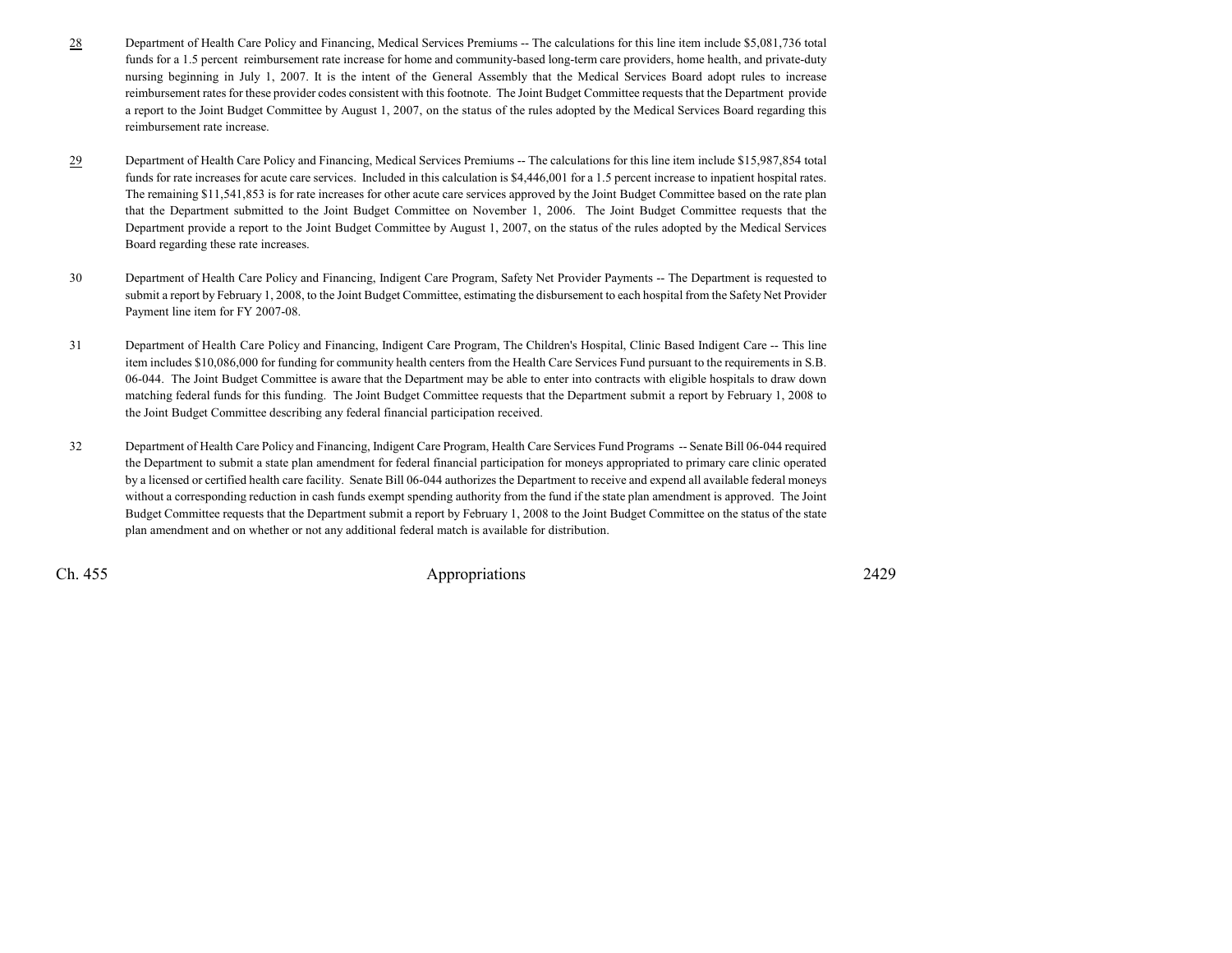|          |       |             | APPROPRIATION FROM |              |               |                |  |  |
|----------|-------|-------------|--------------------|--------------|---------------|----------------|--|--|
| ITEM &   | TOTAL | GENERAL     | GENERAL            | <b>CASH</b>  | <b>CASH</b>   | <b>FEDERAL</b> |  |  |
| SUBTOTAL |       | <b>FUND</b> | <b>FUND</b>        | <b>FUNDS</b> | <b>FUNDS</b>  | <b>FUNDS</b>   |  |  |
|          |       |             | <b>EXEMPT</b>      |              | <b>EXEMPT</b> |                |  |  |
|          |       |             |                    |              |               |                |  |  |
|          |       |             |                    |              |               |                |  |  |

<sup>33</sup> Department of Health Care Policy and Financing, Indigent Care Program, Children's Basic Health Plan Premium Costs -- This appropriation assumes the following caseload and cost estimates: (1) Traditional children's caseload of 46,694 at an average cost of \$112.68 per month; (2)expansion of the children's caseload of 7,022 at an average cost of \$112.68 per month; (3) traditional adult prenatal member months of 1,428 at an average cost of \$865.10 per month; and (4) expansion of the adult prenatal member months by 18,447 at an average cost of \$865.10 per month. Traditional caseload is funded from the Children's Basic Health Plan. Expansion caseload is funded from the Health Care ExpansionFund.

- <sup>34</sup> Department of Health Care Policy and Financing, Indigent Care Program, Children's Basic Health Plan Dental Benefit Costs -- This appropriation assumes an average cost of \$13.97 per month per child. The caseload is estimated at 79 percent of the caseload of the premiumsline item to reflect that children are not eligible for services until one month after they enroll in the plan.
- <sup>35</sup> Department of Health Care Policy and Financing, Other Medical Services, Services for Old Age Pension State Medical Program clients -- The Department is requested to submit a report by November 1, 2007 recommending changes to the benefit structure or eligibility criteria for the Old Age Pension State Medical Program in order to stay within the current statutory appropriation limits for the program. The report should include the most recent five-year expenditure history for the different medical services categories used by this population. In addition, thereport should include a five-year forecast for the caseload and cost of this program if benefits are not reduced.
- <sup>36</sup> Department of Health Care Policy and Financing, Other Medical Services, S.B. 97-101 Public School Health Services -- The Department is requested to submit a report by November 1 of each year to the Joint Budget Committee on the services that receive reimbursement from the federal government under S.B. 97-101 public school health service program. The report should include information on the type of services,how those services meet the definition of medical necessity, and the total amount of federal dollars that was distributed to each school underthe program. The report should also include information on how many children were served by the program.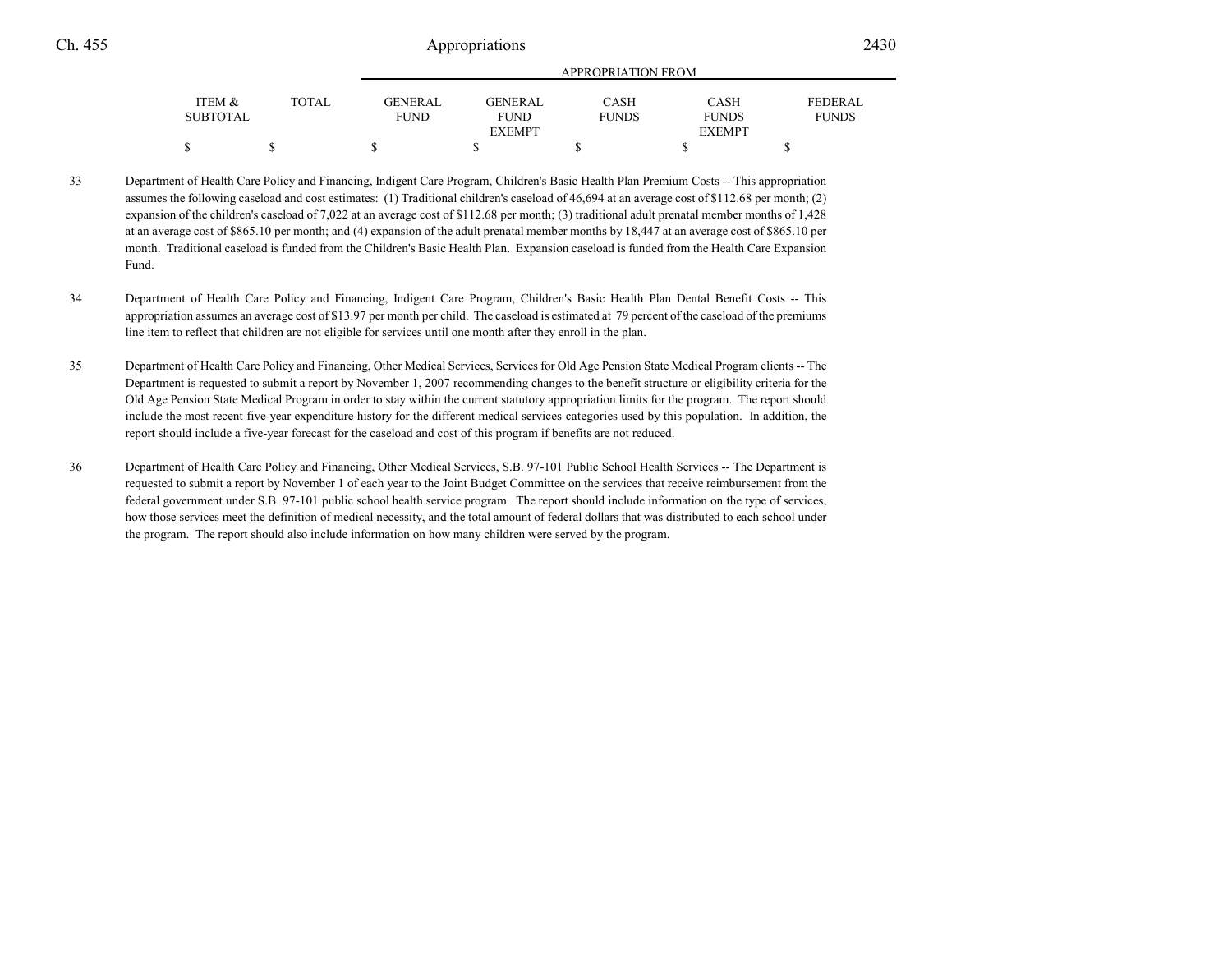<sup>37</sup> Department of Health Care Policy and Financing, Department of Human Services Medicaid-Funded Programs, Executive Director's Office - Medicaid Funding -- The appropriation in this Health Care Policy and Financing line item corresponds to the Medicaid funding in the Department of Human Services, Executive Director's Office, General Administration. As such, the appropriation contains amounts thatcorrespond to centralized appropriation amounts in the Department of Human Services. Consistent with the head notes to the Long Bill, the Department of Human Services is authorized to transfer the centralized appropriation to other line item appropriations to the Department ofHuman Services. In order to aid budget reconciliation between the Department of Health Care Policy and Financing and the Department of Human Services, the Department of Health Care Policy and Financing is hereby authorized to make line item transfers out of this appropriation to other Department of Human Services Medicaid-funded programs appropriations in this section (5) in amounts equal to the centralizedappropriation transfers made by the Department of Human Services for Medicaid -funded programs in the Department of Human Services.

**SECTION 2.** Part V (4), (6) (G), and the affected totals of section 2 of chapter 394, Session Laws of Colorado 2006, as amended by section 1 of chapter 446, Session Laws of Colorado 2007, as further amended by section 10 of chapter 466, Session Laws of Colorado 2007, are amended, and the said Part V (6) (G) is further amended BY THE ADDITION OF A NEW FOOTNOTE, toread:

## Section 2. **Appropriation.**

## **PART VDEPARTMENT OF HEALTH CARE POLICY AND FINANCING**

#### **(4) INDIGENT CARE PROGRAM**

| Safety Net Provider    |             |               |                          |             |
|------------------------|-------------|---------------|--------------------------|-------------|
| Payments <sup>30</sup> | 296,188,630 | 13,090,782(M) | 135,003,533 <sup>a</sup> | 148,094,315 |
| The Children's         |             |               |                          |             |
| Hospital, Clinic Based |             |               |                          |             |
| Indigent Care          | 6,119,760   | 3,059,880(M)  |                          | 3,059,880   |
| Pediatric Speciality   |             |               |                          |             |
| Hospital               | 7,732,072   | 3,350,000(M)  | $516,036^b$              | 3,866,036   |
|                        |             |               |                          |             |
|                        |             |               |                          |             |
|                        |             |               |                          |             |

Ch. 4555 Appropriations 2431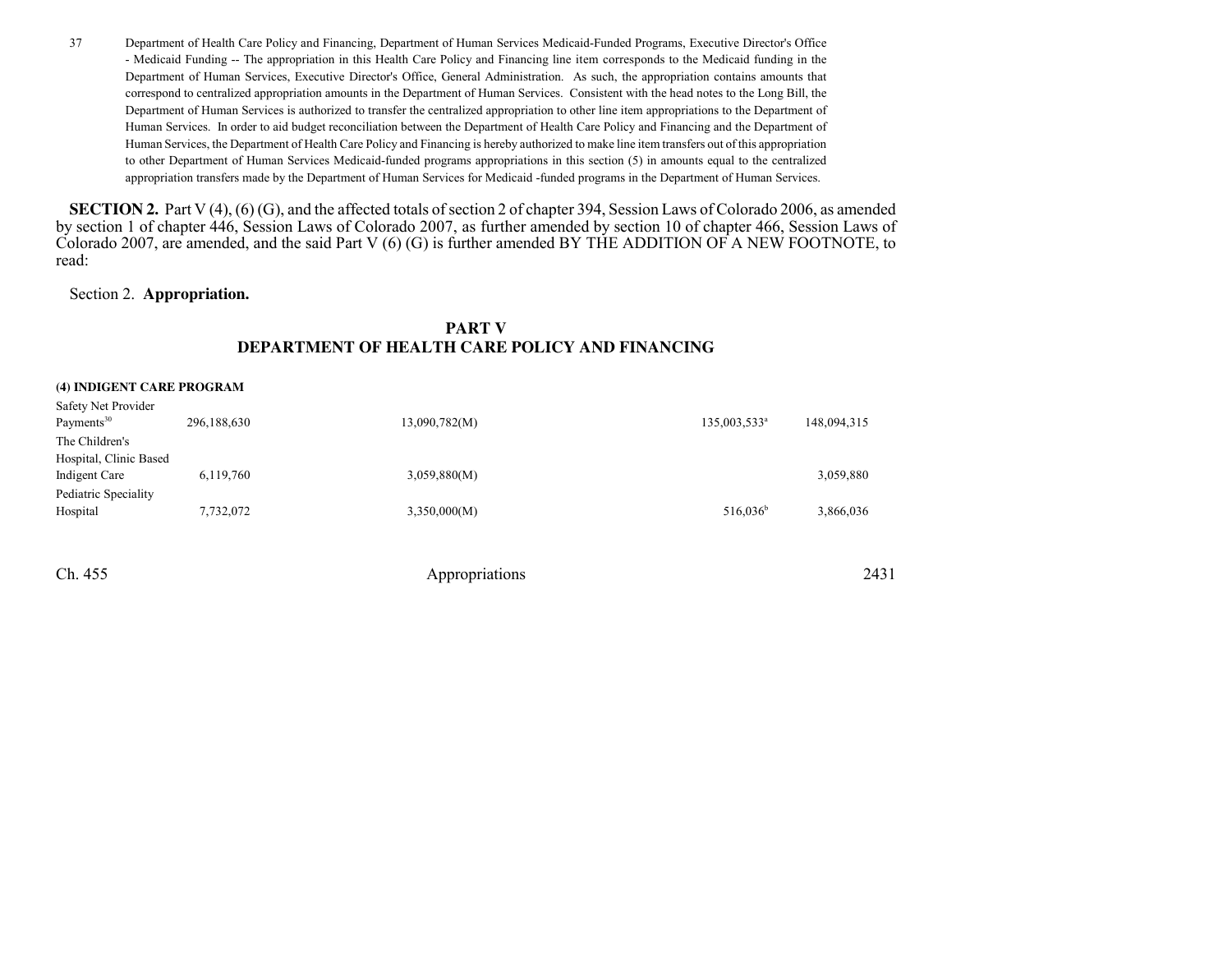| Ch. 455                                                                                                                                                                      |                           | Appropriations | 2432                          |                                                |                             |                                              |                                |
|------------------------------------------------------------------------------------------------------------------------------------------------------------------------------|---------------------------|----------------|-------------------------------|------------------------------------------------|-----------------------------|----------------------------------------------|--------------------------------|
|                                                                                                                                                                              |                           |                |                               |                                                |                             |                                              |                                |
|                                                                                                                                                                              | ITEM &<br><b>SUBTOTAL</b> | <b>TOTAL</b>   | <b>GENERAL</b><br><b>FUND</b> | <b>GENERAL</b><br><b>FUND</b><br><b>EXEMPT</b> | <b>CASH</b><br><b>FUNDS</b> | <b>CASH</b><br><b>FUNDS</b><br><b>EXEMPT</b> | <b>FEDERAL</b><br><b>FUNDS</b> |
|                                                                                                                                                                              | \$                        | \$             | \$                            | \$                                             | \$                          | \$                                           | \$                             |
| H.B. 05-1262<br>Appropriation from<br>General Fund to<br>Pediatric Special<br>Hospital Fund<br>H.B. 05-1262<br>Appropriation from<br>Tobacco Tax Cash<br>Fund to the General | 516,036                   |                |                               | 516,036 <sup>c</sup>                           |                             |                                              |                                |
| Fund                                                                                                                                                                         | 1,032,072                 |                |                               |                                                |                             | $1,032,072$ <sup>d</sup>                     |                                |
| Primary Care Fund<br>Program<br>H.B. 97-1304<br>Children's Basic Health                                                                                                      | 32,939,958                |                |                               |                                                |                             | 32,939,958 <sup>e</sup>                      |                                |
| Plan Trust                                                                                                                                                                   | 32,440,988                |                | $11,243,215^k$                |                                                | 223,849 <sup>f</sup>        | 20,973,924*                                  |                                |
|                                                                                                                                                                              | 33,690,684                |                |                               |                                                | 234,416 <sup>f</sup>        | 22,213,053 <sup>g</sup>                      |                                |
| Children's Basic Health<br>Plan Administration<br>Children's Basic Health                                                                                                    | 5,534,708                 |                |                               |                                                |                             | $2,472,141^h$                                | 3,062,567                      |
| Plan Premium Costs <sup>31</sup>                                                                                                                                             | 81,483,970                |                |                               |                                                |                             | 28,664,893                                   | 52,819,077                     |
|                                                                                                                                                                              | 89,720,437                |                |                               |                                                |                             | 31,554,523                                   | 58,165,914                     |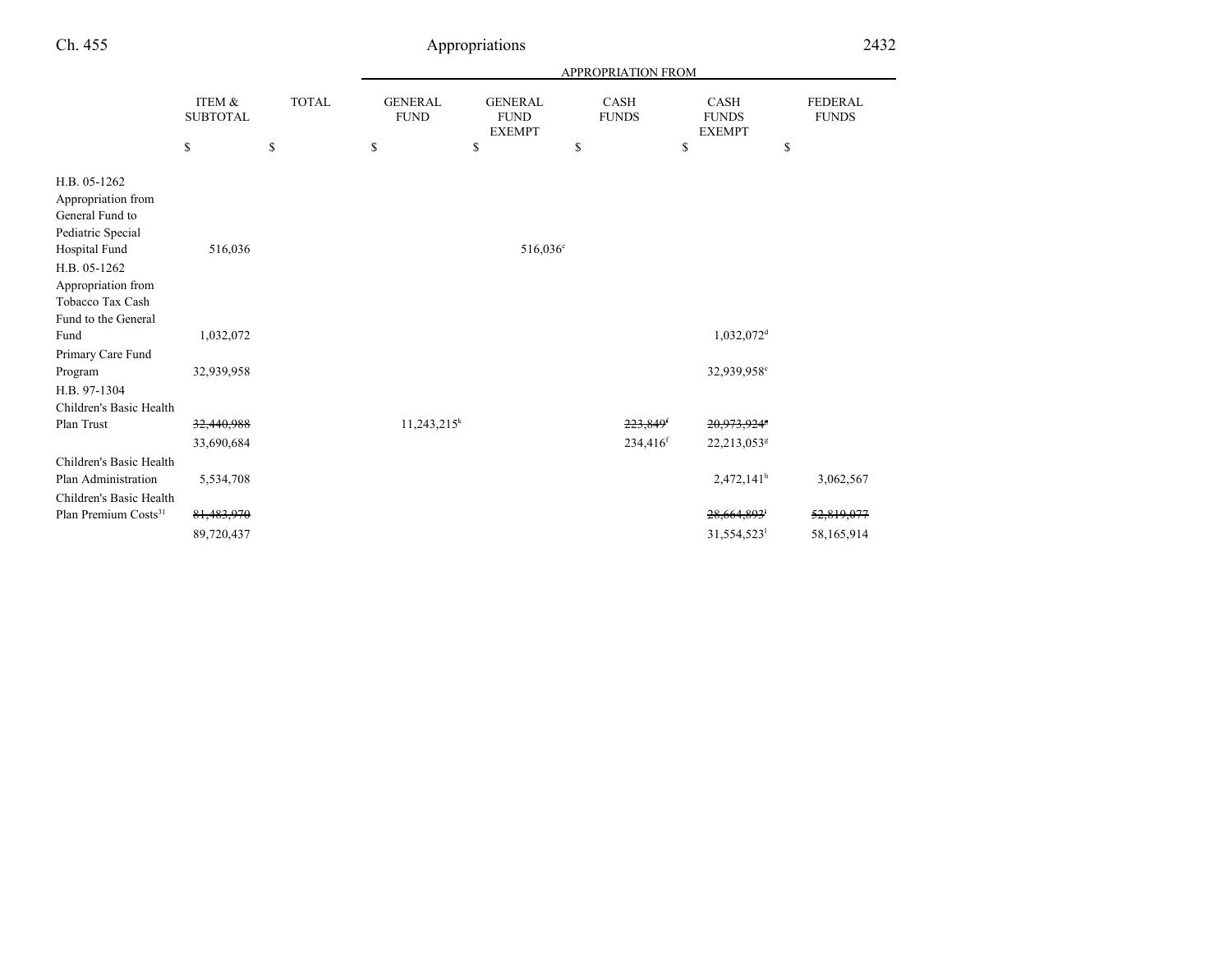| Children's Basic Health |                      |               |                                       |  |
|-------------------------|----------------------|---------------|---------------------------------------|--|
| Plan Dental Benefit     |                      |               |                                       |  |
| $\text{Costs}^{32}$     | <del>6,302,642</del> |               | $2,205,925$ <sup>m</sup><br>4,096,717 |  |
|                         | 6,874,968            |               | 4,468,729<br>$2,406,239$ <sup>m</sup> |  |
| Comprehensive           |                      |               |                                       |  |
| Primary and Preventive  |                      |               |                                       |  |
| Care Fund               | 2,621,740            |               | $2,621,740$ <sup>i</sup>              |  |
| Comprehensive           |                      |               |                                       |  |
| Primary and Preventive  |                      |               |                                       |  |
| Care Grants Program     | 2,401,215            |               | 2,401,215                             |  |
|                         |                      | 475, 313, 791 |                                       |  |
|                         |                      | 485.372.280   |                                       |  |

<sup>a</sup> This amount represents public funds certified as representing expenditures incurred by hospitals that are eligible for federal financial participation under the Medicaid Major Teaching Hospital Program, Medicaid, and the Medicaid Disproportionate Share Payments to Hospitals Program.

<sup>b</sup> This amount shall be from the Pediatric Specialty Hospital Fund created in Section 24-22-117 (2) (e), C.R.S.

<sup>e</sup> This amount is not subject to the limitation on state fiscal year spending imposed by Article X, Section 20 of the State Constitution. This amount is also not subject to the statutory limitation on General Fund appropriation growth or any other spending limitation existing in law pursuant to Article X, Section 21 (8) of the StateConstitution.

<sup>d</sup> This amount shall be from the Tobacco Tax Cash Fund created in Section 24-22-117 (1) (a), C.R.S. This appropriation meets the requirement to appropriate a portion of the revenues collected from imposition of additional state cigarette and tobacco taxes to the General Fund pursuant Section 21 of Article X of the StateConstitution.

 $\textdegree$  This amount shall be the Primary Care Fund created in Section 24-22-117 (2) (b) (I), Colorado Revised Statutes.

<sup>f</sup> This amount shall be from annual premiums paid by participating families.

<sup>g</sup> <del>This amount</del> OF THIS AMOUNT, \$20,973,924 shall be from the Tobacco Litigation Settlement Cash Fund created in Section 24-22-115 (1), C.R.S., pursuant to Section 24-75-1104.5 (1) (c), C.R.S. AND \$1,239,129 SHALL BE FROM THE HEALTH CARE SUPPLEMENTAL APPROPRIATIONS AND OVEREXPENDITURES ACCOUNT IN THETOBACCO LITIGATION SETTLEMENT CASH FUND CREATED IN SECTION 24-22-115 (4) (a), C.R.S.

Ch. 455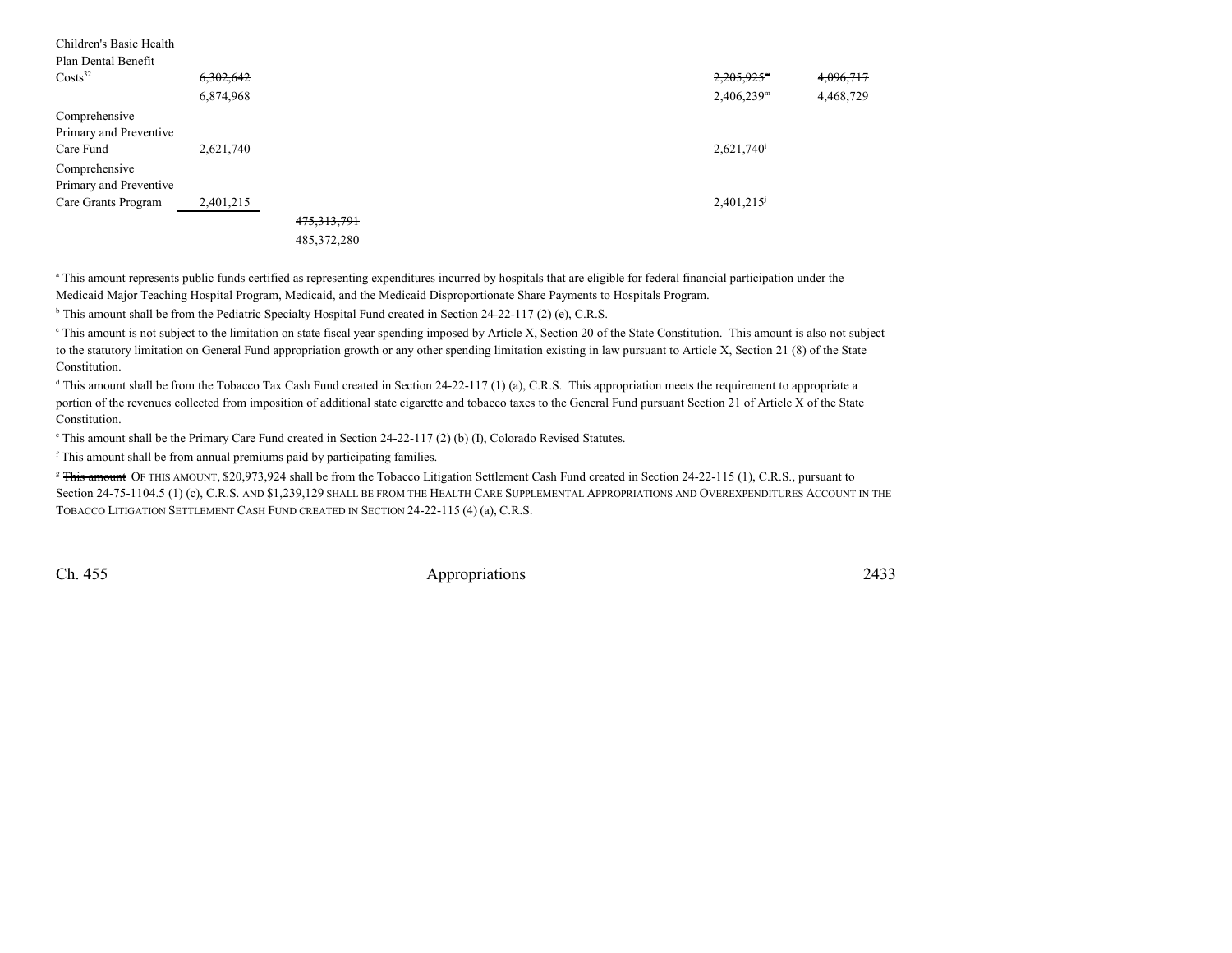|                 |              | <b>APPROPRIATION FROM</b> |               |              |               |                |  |
|-----------------|--------------|---------------------------|---------------|--------------|---------------|----------------|--|
| ITEM &          | <b>TOTAL</b> | GENERAL                   | GENERAL       | <b>CASH</b>  | CASH          | <b>FEDERAL</b> |  |
| <b>SUBTOTAL</b> |              | <b>FUND</b>               | <b>FUND</b>   | <b>FUNDS</b> | <b>FUNDS</b>  | <b>FUNDS</b>   |  |
|                 |              |                           | <b>EXEMPT</b> |              | <b>EXEMPT</b> |                |  |
|                 |              |                           |               |              |               |                |  |
|                 |              |                           |               |              |               |                |  |

h Of this amount, \$1,953,596 shall be from the Children's Basic Health Plan Trust created in Section 25.5-8-105(1), C.R.S. and \$518,545 shall be from the Health Care Expansion Fund created in Section 24-22-117 (2) (a) (I), C.R.S.

<sup>i</sup> This amount shall be from the Tobacco Litigation Settlement Cash Fund created in Section 24-22-115 (1), C.R.S., pursuant to Section 24-75-1104.5 (1) (b), C.R.S.

<sup>j</sup> This amount shall be from the Comprehensive Primary and Preventive Care Fund created in Section 26-4-1007 (1), C.R.S.

k Of this amount, \$34,098 is exempt from the statutory limit on state General Fund appropriations pursuant to Section 24-75-201.1 (1) (a) (III) (A), C.R.S.

<sup>1</sup> Of this amount,  $\frac{621}{200}$ ,  $\frac{438}{540}$  \$22,600,783 shall be from the Children's Basic Health Plan Trust created in Section 25.5-8-105(1), C.R.S. and  $\frac{67}{226,353}$  \$8,953,740 shall be from the Health Care Expansion Fund created in Section 24-22-117 (2) (a) (I), C.R.S.

m Of this amount, \$2,048,935 \$2,125,821shall be from the Children's Basic Health Plan Trust created in Section 25.5-8-105(1), C.R.S. and \$156,990 \$280,418shall be from the Health Care Expansion Fund created in Section 24-22-117 (2) (a) (I), C.R.S.

**(6) DEPARTMENT OF HUMAN SERVICES MEDICAID-FUNDED PROGRAMS**

**(G) Services forPeople with DevelopmentalDisabilities - MedicaidFunding** Community ServicesAdministration 2,438,131 1,219,066(M) 1,219,066(M) 1,219,065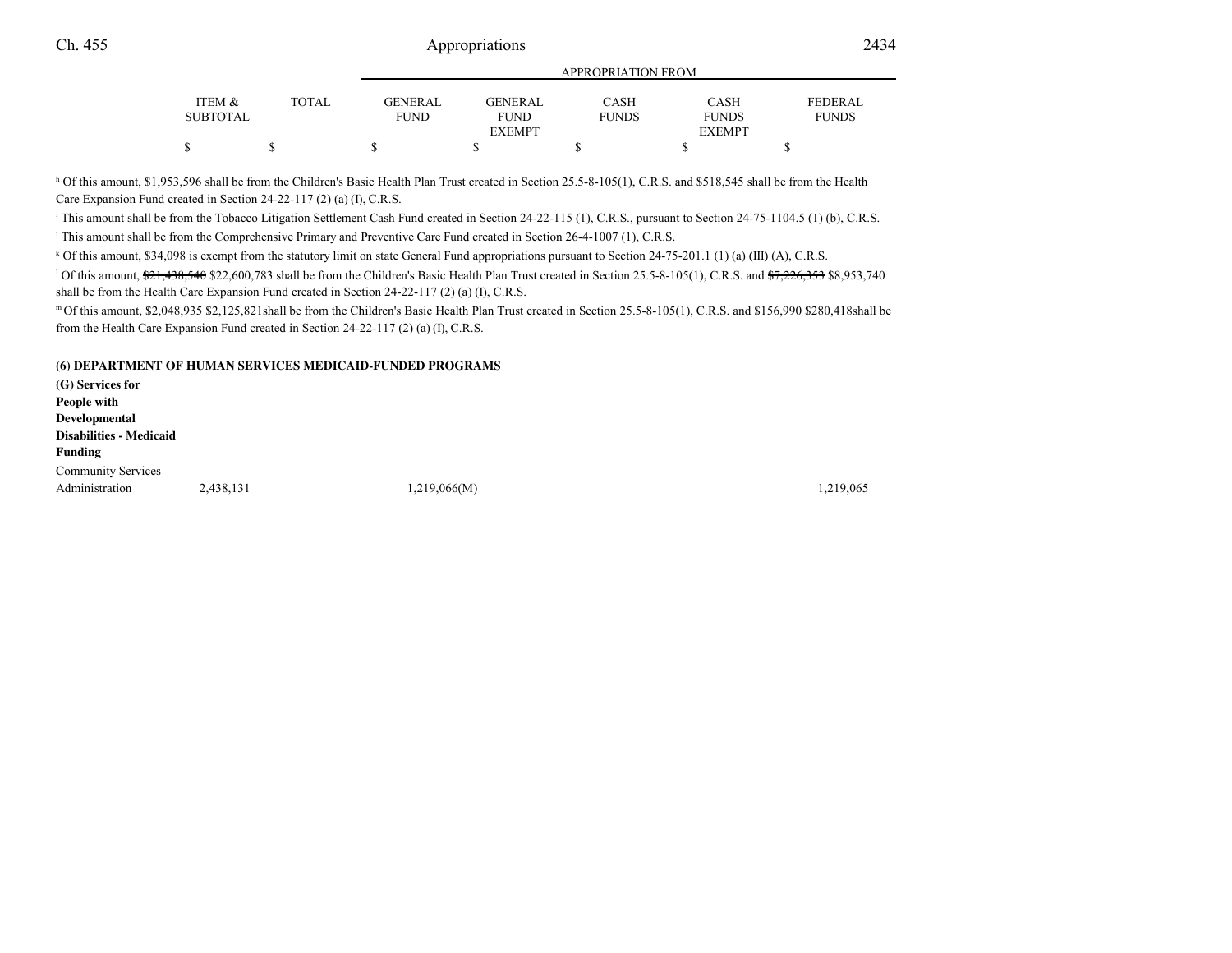| <b>Community Services</b><br><b>Adult Program Costs</b><br>and CCMS |             |                               |                        |                          |
|---------------------------------------------------------------------|-------------|-------------------------------|------------------------|--------------------------|
| Replacement -                                                       |             |                               |                        |                          |
| Medicaid Funding                                                    | 241,799,263 | $120,836,995(M)^{b}$          | $32,364^a$             | 120,929,904 <sup>b</sup> |
|                                                                     | 233,407,633 | $116,641,180(M)$ <sup>b</sup> |                        | $116,734,089^b$          |
| Federally-matched                                                   |             |                               |                        |                          |
| Local Program Costs                                                 | 12,324,307  |                               | $6,162,153$ °          | $6,162,154^b$            |
| Medicaid Waiver                                                     |             |                               |                        |                          |
| Transition Costs -                                                  |             |                               |                        |                          |
| Medicaid Funding                                                    |             |                               |                        |                          |
| $\mbox{FUNDING}^{35a}$                                              | 651,764     | 325,882(M)                    |                        | 325,882                  |
|                                                                     | 961,175     | 480,588(M)                    |                        | 480,587                  |
| Regional Centers -                                                  |             |                               |                        |                          |
| Medicaid Funding                                                    | 40,388,928  | 19,451,467(M)                 | $742,997$ <sup>d</sup> | 20,194,464               |
| Regional Center                                                     |             |                               |                        |                          |
| Depreciation and                                                    |             |                               |                        |                          |
| Annual Adjustments                                                  | 1,468,552   | 734,276(M)                    |                        | 734,276                  |
| Services for Children<br>and Families -                             |             |                               |                        |                          |
| Medicaid Funding                                                    | 5,346,267   | 2,297,076(M)                  | $375,985$ <sup>*</sup> | 2,673,206                |
|                                                                     | 4,942,750   | $2,123,701(M)^{b}$            | 347,602 <sup>a</sup>   | 2,471,447 <sup>b</sup>   |
|                                                                     | 304,417,212 |                               |                        |                          |
|                                                                     | 295,931,476 |                               |                        |                          |

<sup>a</sup> These amounts shall be from the Health Care Expansion Fund, created in Section 24-22-117 (2) (a) (I), C.R.S. Up to 3.0 percent of these funds, if not expended prior to July 1, 2007, shall be rolled forward and shall remain available for expenditure in FY 2007-08.

<sup>b</sup> Up to 3.0 percent of these funds, if not expended prior to July 1, 2007, shall be rolled forward and shall remain available for expenditure in FY 2007-08.

Ch. 455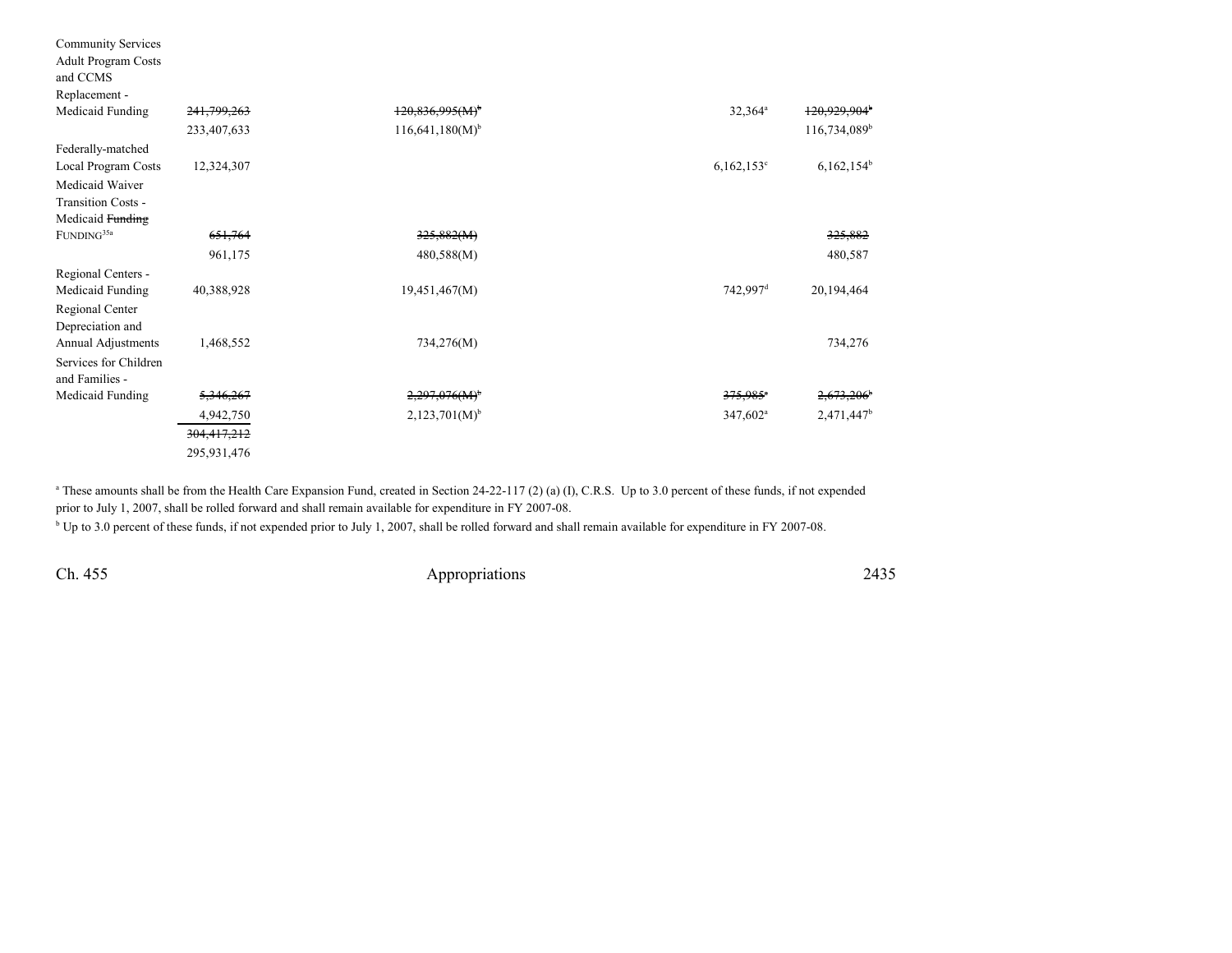|                 |       | APPROPRIATION FROM |               |              |               |                |  |
|-----------------|-------|--------------------|---------------|--------------|---------------|----------------|--|
| ITEM &          | TOTAL | GENERAL            | GENERAL       | <b>CASH</b>  | CASH          | <b>FEDERAL</b> |  |
| <b>SUBTOTAL</b> |       | <b>FUND</b>        | <b>FUND</b>   | <b>FUNDS</b> | <b>FUNDS</b>  | <b>FUNDS</b>   |  |
|                 |       |                    | <b>EXEMPT</b> |              | <b>EXEMPT</b> |                |  |
| \$              |       |                    |               |              |               |                |  |
|                 |       |                    |               |              |               |                |  |

c This amount represents funds certified as expenditures incurred by local governments that are eligible for federal financial participation under Medicaid. Up to 3.0percent of these funds, if not expended prior to July 1, 2007, shall be rolled forward and shall remain available for expenditure in FY 2007-08.

<sup>d</sup> This amount shall be from service fees from regional centers for the developmentally disabled, pursuant to Section 26-4-410 (1) (d) (I), C.R.S.

#### 378,368,763369,883,027

| <b>TOTALS PART V</b>           |                 |                               |                  |           |                             |                             |
|--------------------------------|-----------------|-------------------------------|------------------|-----------|-----------------------------|-----------------------------|
| <b>HEALTH CARE</b>             |                 |                               |                  |           |                             |                             |
| POLICY AND                     |                 |                               |                  |           |                             |                             |
| FINANCING <sup>2, 3, 19a</sup> | \$3,341,363,398 | <del>\$1.040.648.846</del> *  | $$343,616,036^b$ | \$684,480 | $$361,883,785$ <sup>c</sup> | <del>\$1,594,530,25</del> 1 |
|                                | \$3,342,936,151 | $$1,036,434,362$ <sup>a</sup> |                  | \$695,047 | $$366.184.475^{\circ}$      | \$1,596,006,231             |

<sup>a</sup> Of this amount, \$1,000,548 shall be exempt from the statutory limitation on General Fund appropriations imposed by Section 24-75-201.1, C.R.S.

b Of this amount, \$343,100,000 shall be from the General Fund Exempt Account created in Section 24-77-103.6 (2), C.R.S. and \$516,036 shall be General FundExempt pursuant to Section 24-22-117 (1) (c) (I) (B), C.R.S. Further, said \$516,036 is also not subject to the statutory limitation on General Fund appropriations imposed by Section 24-75-201.1, C.R.S.

 $\degree$  Of this amount, \$37,121,268 contains an (T) notation, and \$1,106,484 contains a (L) notation.

**FOOTNOTES** -- The following statements are referenced to the numbered footnotes throughout section 2.

35a<sup>D</sup>EPARTMENT OF HEALTH CARE POLICY AND FINANCING, <sup>D</sup>EPARTMENT OF HUMAN SERVICES MEDICAID-FUNDED PROGRAMS, <sup>S</sup>ERVICES FOR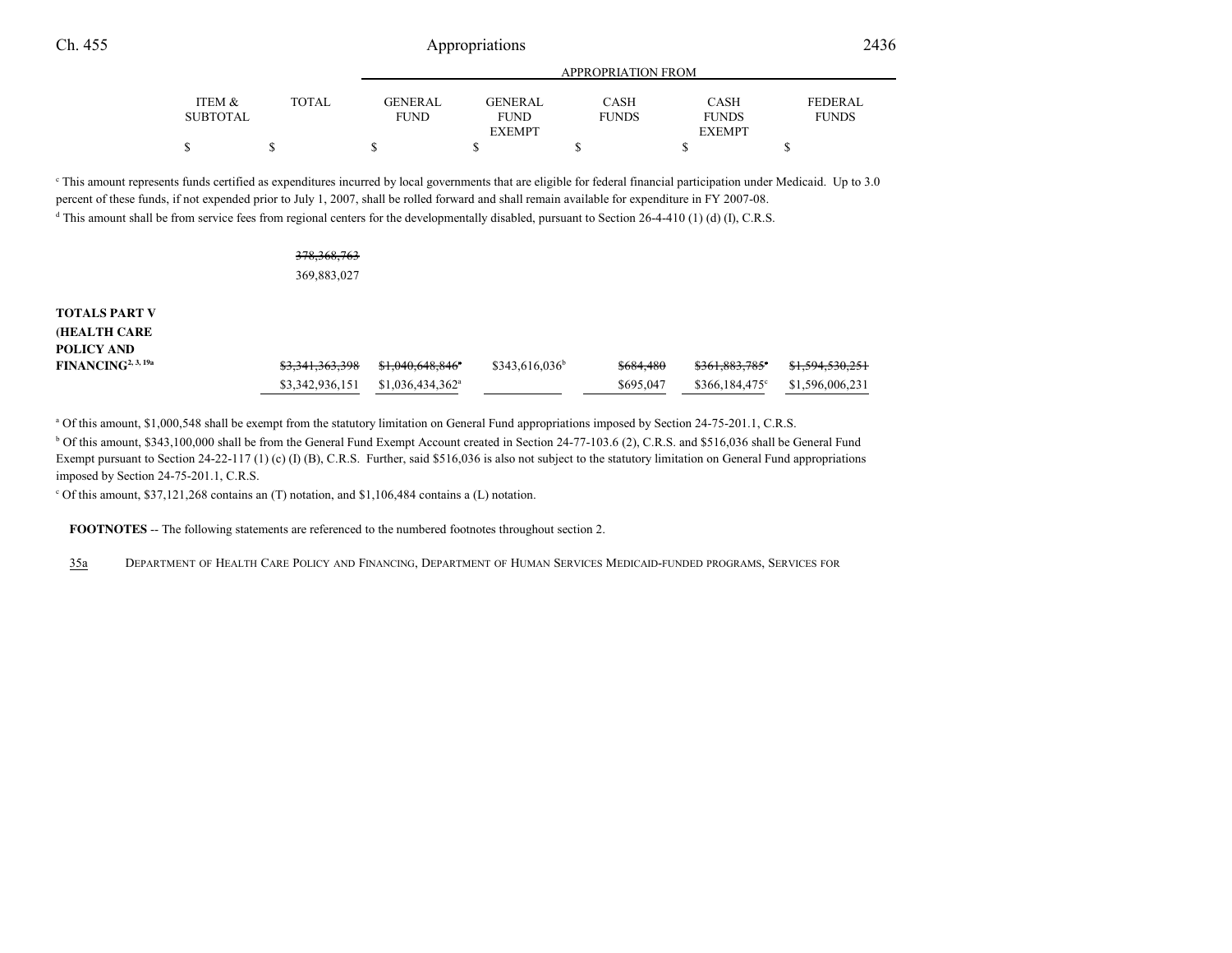PEOPLE WITH DEVELOPMENTAL DISABILITIES - MEDICAID FUNDING, MEDICAID WAIVER TRANSITION COSTS - MEDICAID FUNDING OF THE TOTAL AMOUNT IN THIS LINE ITEM, UP TO \$309,411, IF NOT EXPENDED PRIOR TO JULY 1, 2007, MAY BE ROLLED FORWARD FOR EXPENDITURE IN FY2007-08.

**SECTION 3.** Section 14 (2) (b) of chapter 41, Session Laws of Colorado 2007, as amended by Section 6 of chapter 423, Session Laws of Colorado 2007, is amended to read:

Section 14. **Appropriation.** (2) (b) In addition to any other appropriation, there is hereby appropriated, out of any moneys in the supplemental tobacco litigation settlement moneys account within the pediatric speciality hospital fund created in section 24-22-117 (2) (e), Colorado Revised Statutes, not otherwise appropriated, to the department of health care policy and financing,indigent care program, for the pediatric speciality hospital, for the fiscal year beginning July 1, 2007, the sum of <del>one hundred</del> <del>seventy-one thousand two hundred eighty-nine dollars (\$171,289)</del> ONE HUNDRED SEVENTY-THREE THOUSAND SEVEN HUNDRED ONE DOLLARS (\$173,701), cash funds exempt, or so much thereof as may be necessary.

**SECTION 4. Appropriation.** In addition to any other appropriation, there is hereby appropriated, out of any moneys in the general fund not otherwise appropriated, to the department of health care policy and financing, for the fiscal year beginning July 1, 2006, the sum of one million eight hundred forty thousand eight hundred fifteen dollars (\$1,840,815), or so much thereof as may be necessary for the payment of overexpenditures of line item appropriations contained in Part V (2) of section 2 of chapter 394, Session Laws of Colorado 2006, as amended by section 1 of chapter 446 and by section 10 of chapter 466, Session Laws of Colorado 2007. In accordance with section 24-75-109 (4) (a), Colorado Revised Statutes, all restrictions on funds for medicalservices premiums, department of health care policy and financing, for the 2006-07 fiscal year, shall be released.

**SECTION 5. Appropriation.** In addition to any other appropriation, there is hereby appropriated, out of any moneys in the general fund not otherwise appropriated, to the department of health care policy and financing, for the fiscal year beginning July 1, 2006, the sum of one million four hundred seventy-four thousand one hundred forty-one dollars (\$1,474,141), or so much thereof as may be necessary for the payment of overexpenditures of line item appropriations contained in Part V (3) of section 2 of chapter 394, Session Laws of Colorado 2006, as amended by section 1 of chapter 446 and by section 10 of chapter 466, Session Laws of Colorado 2007. In accordance with section 24-75-109 (4) (a), Colorado Revised Statutes, all restrictions on funds for medicaidmental health community programs, department of health care policy and financing, for the 2006-07 fiscal year, shall be released.

Ch. 455